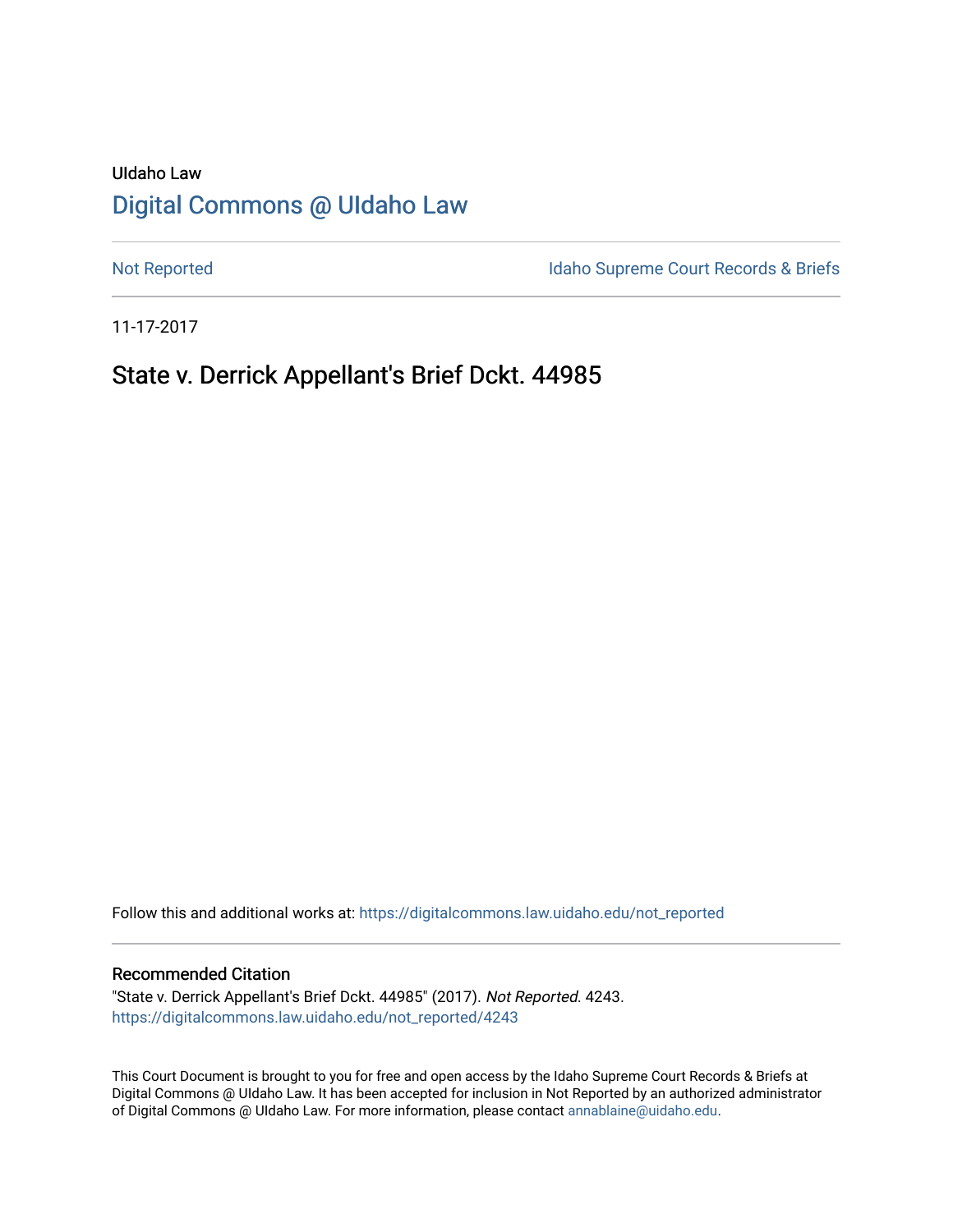### **IN THE SUPREME COURT OF THE STATE OF IDAHO**

**STATE OF IDAHO, ) ) NO. 44985 Plaintiff-Respondent, ) v. ) CR42-16-5588 ) ROBERT SNOW DERRICK, ) APPELLANT'S BRIEF ) Defendant-Appellant. ) )**

**) TWIN FALLS COUNTY NO.**

### **BRIEF OF APPELLANT** \_\_\_\_\_\_\_\_\_\_\_\_\_\_\_\_\_\_\_\_\_\_\_\_

\_\_\_\_\_\_\_\_\_\_\_\_\_\_\_\_\_\_\_\_\_\_\_\_

### **APPEAL FROM THE DISTRICT COURT OF THE FIFTH JUDICIAL DISTRICT OF THE STATE OF IDAHO, IN AND FOR THE COUNTY OF TWIN FALLS**

\_\_\_\_\_\_\_\_\_\_\_\_\_\_\_\_\_\_\_\_\_\_\_\_

**HONORABLE RANDY J. STOKER District Judge** \_\_\_\_\_\_\_\_\_\_\_\_\_\_\_\_\_\_\_\_\_\_\_\_

**ERIC D. FREDERICKSEN KENNETH K. JORGENSEN State Appellate Public Defender Deputy Attorney General I.S.B. #6555 Criminal Law Division**

**Deputy State Appellate Public Defender (208) 334-4534 I.S.B. #9263 322 E. Front Street, Suite 570 Boise, Idaho 83702 Phone: (208) 334-2712 Fax: (208) 334-2985 E-mail: documents@sapd.state.id.us**

**ATTORNEYS FOR ATTORNEY FOR DEFENDANT-APPELLANT PLAINTIFF-RESPONDENT**

**P.O. Box 83720 JENNY C. SWINFORD Boise, Idaho 83720-0010**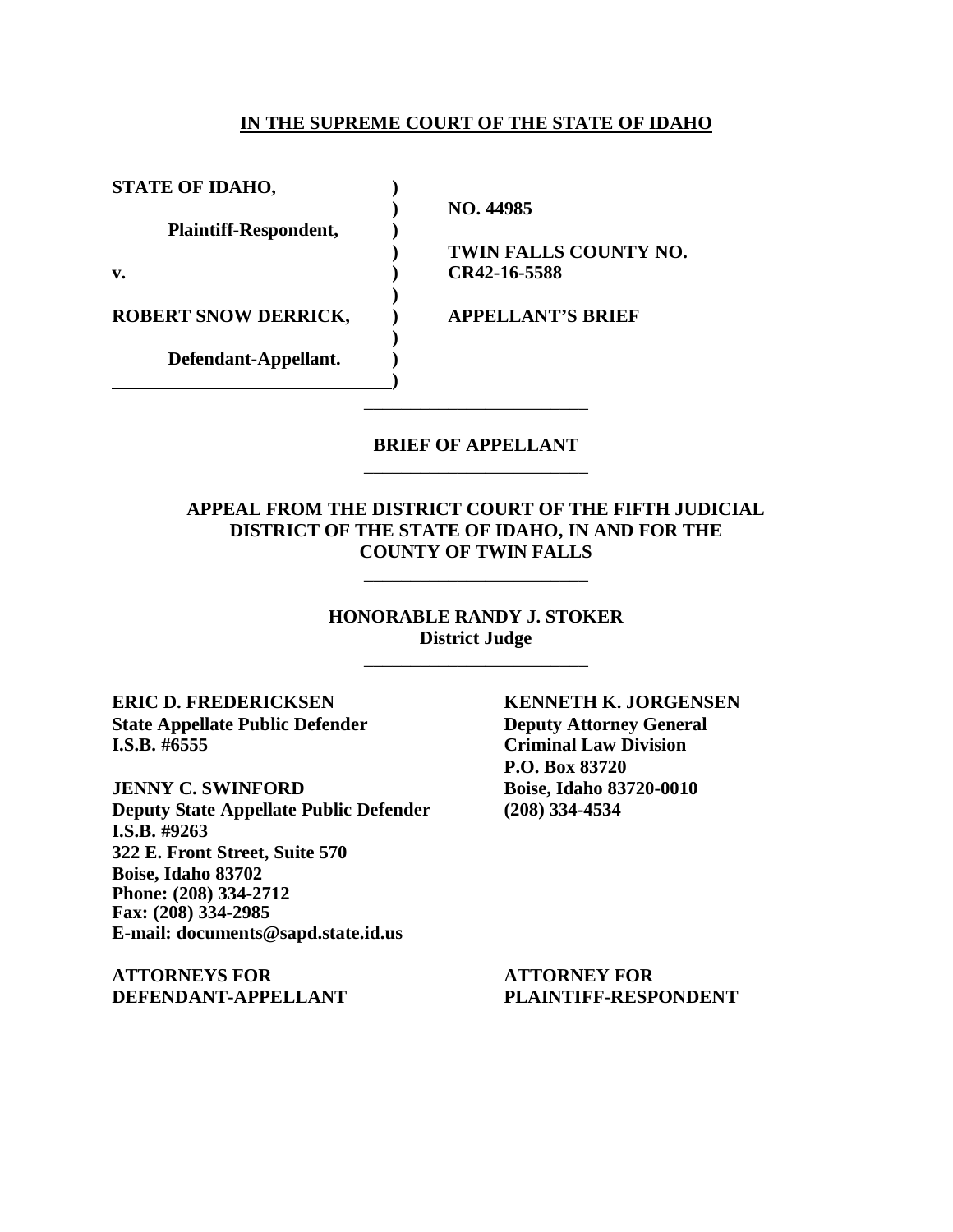### **TABLE OF CONTENTS**

### PAGE

| Statement of the Facts and                                                                                                                                                                 |
|--------------------------------------------------------------------------------------------------------------------------------------------------------------------------------------------|
|                                                                                                                                                                                            |
|                                                                                                                                                                                            |
| I.<br>The Prosecutor Committed Misconduct And Thereby Violated<br>Mr. Derrick's Unwaived Constitutional Rights To Due Process<br>And A Fair Trial When The Prosecutor Misstated The Law In |
| A. Introduction                                                                                                                                                                            |
|                                                                                                                                                                                            |
| C. The Prosecutor Committed Misconduct When She Told The Jurors<br>To "Pick The Word You Like" For The Charged Offense's Mental<br><b>State</b>                                            |
| II. The District Court Abused Its Discretion When It Admitted An Audio                                                                                                                     |
| A. Introduction                                                                                                                                                                            |
|                                                                                                                                                                                            |
| C. The State Did Not Provide A Proper Foundation For Admission<br>Of The Audio Recording Because Officer Hayes Had No                                                                      |
|                                                                                                                                                                                            |
|                                                                                                                                                                                            |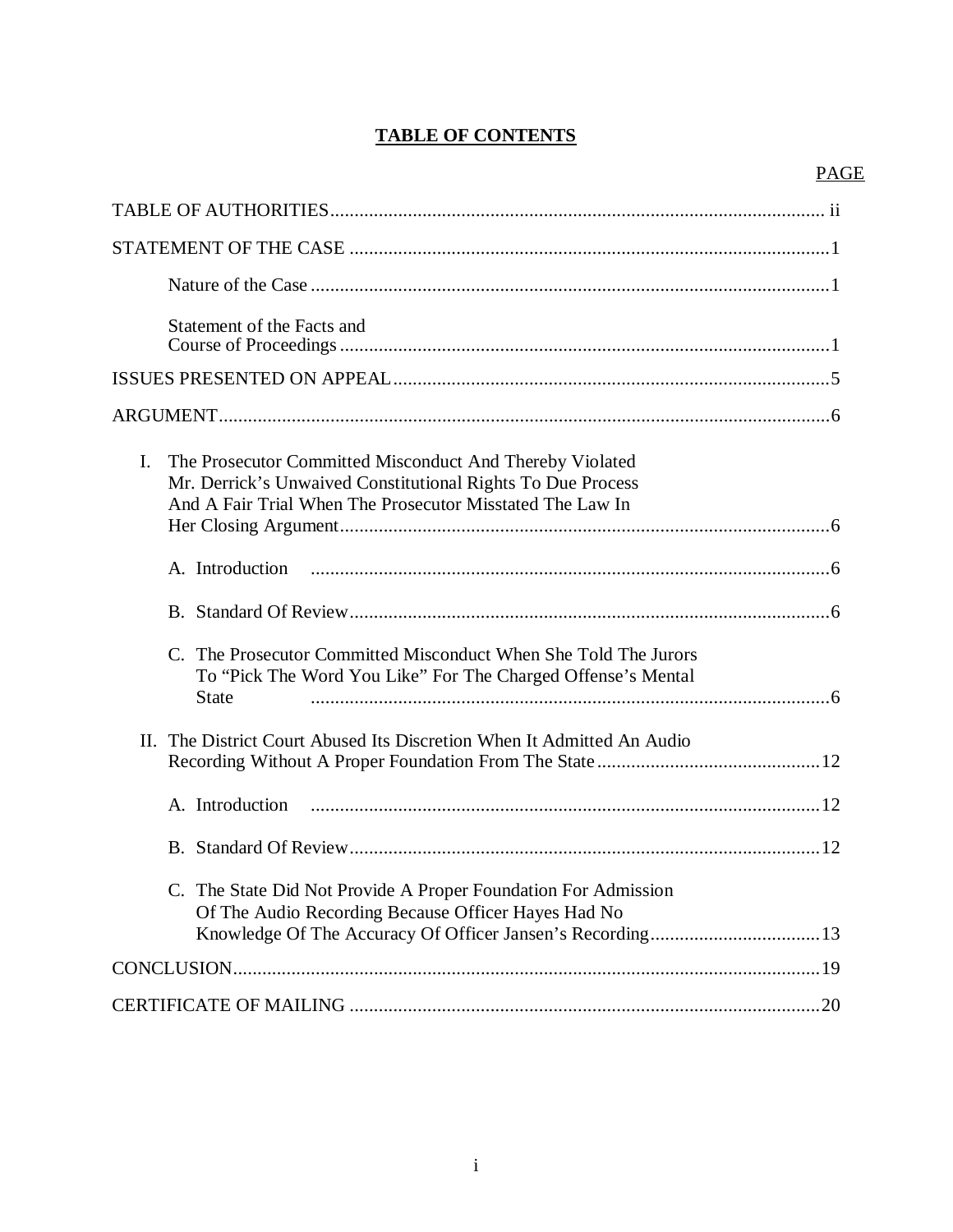### **TABLE OF AUTHORITIES**

### **Statutes**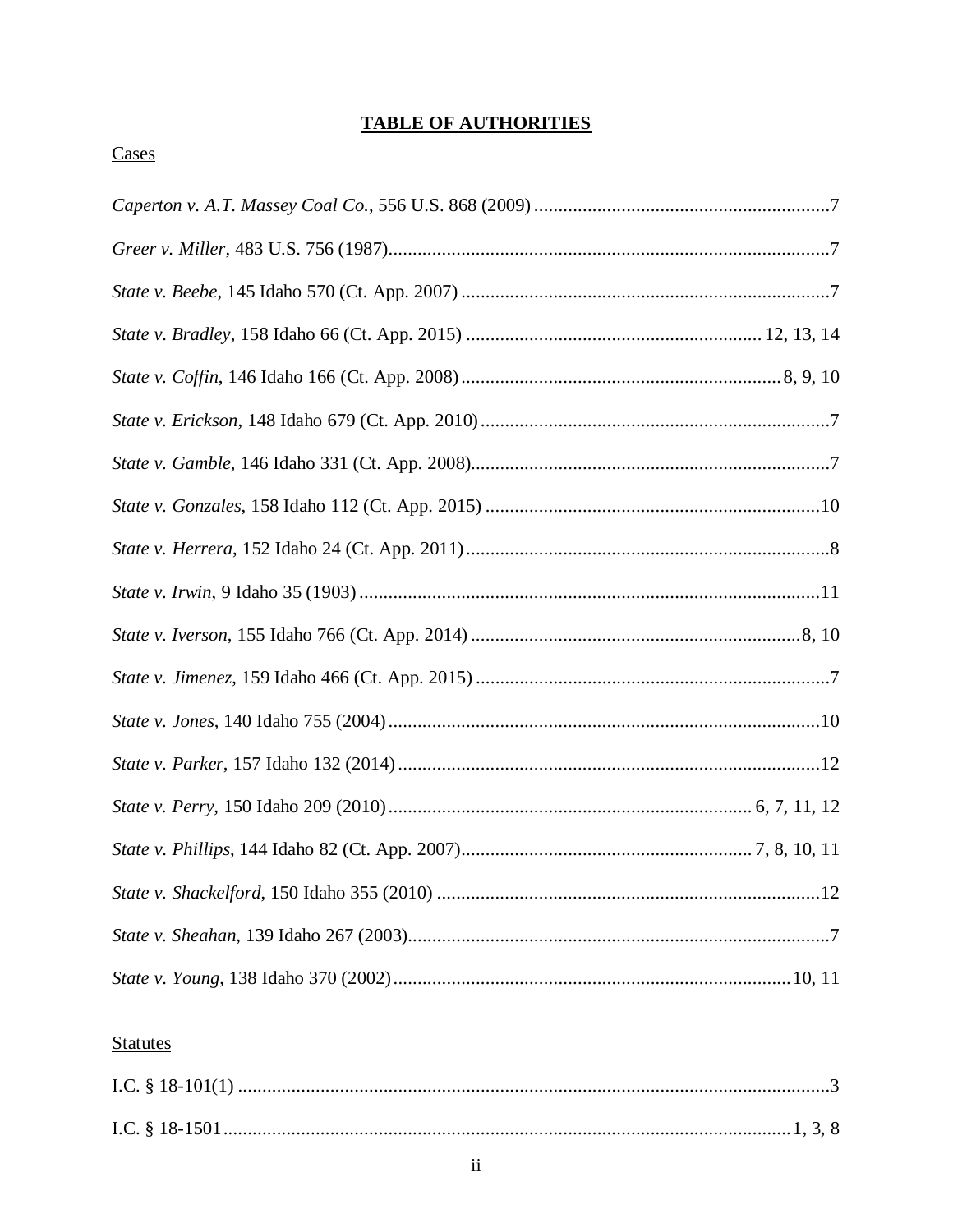## Rules

| <b>Additional Authorities</b>                                               |  |
|-----------------------------------------------------------------------------|--|
|                                                                             |  |
| Merriam-Webster Online Dictionary, available at https://www.merriam-        |  |
|                                                                             |  |
| Merriam-Webster Online Dictionary, <i>available at https://www.merriam-</i> |  |
|                                                                             |  |
| Merriam-Webster Online Dictionary, <i>available at https://www.merriam-</i> |  |
|                                                                             |  |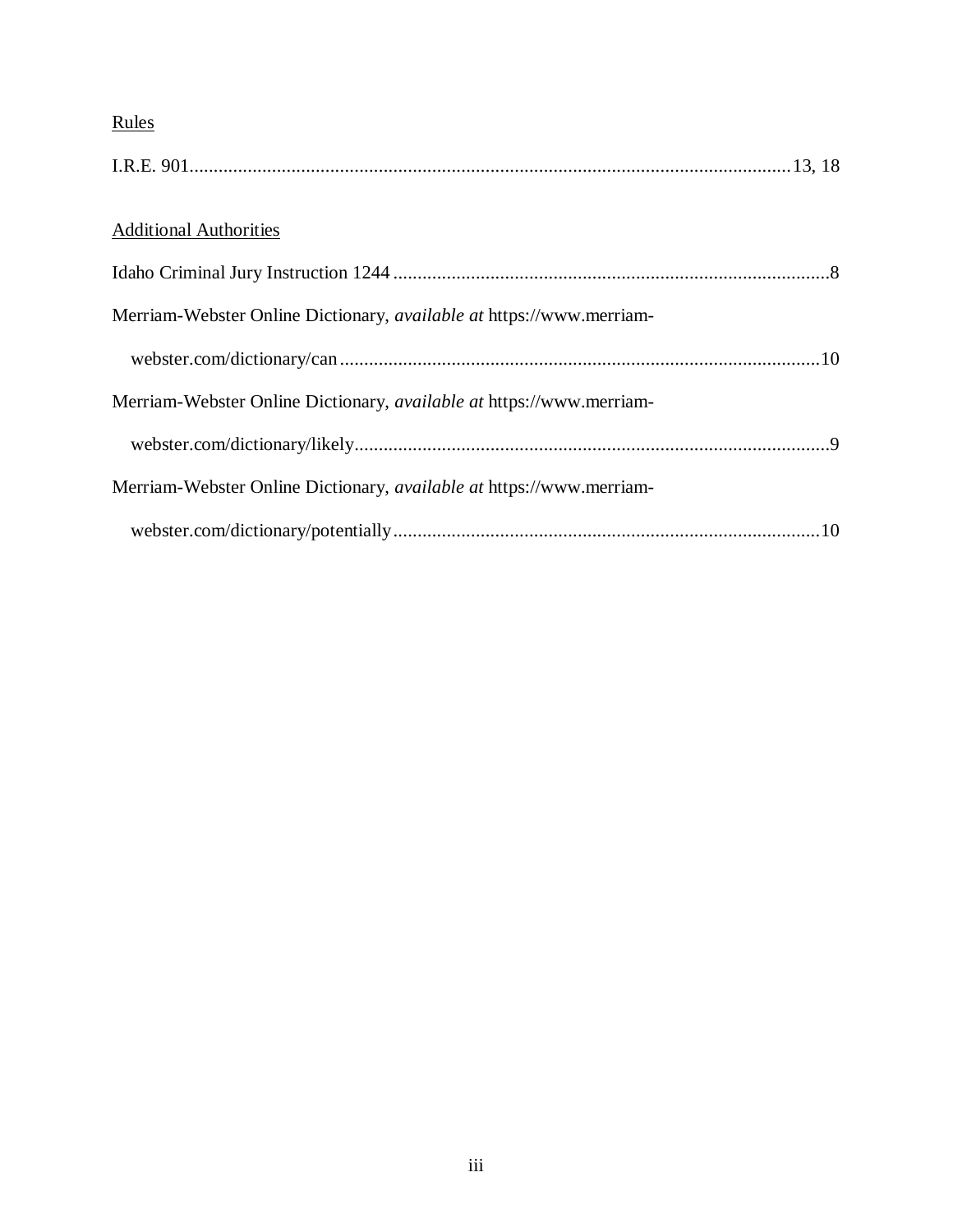#### STATEMENT OF THE CASE

#### Nature of the Case

A jury found Robert Snow Derrick guilty of felony injury to a child. The mental state for this offense is "willfully," which is explicitly defined by statute. During closing argument, the prosecutor misstated the law on the willful mental state and therefore committed misconduct. Mr. Derrick asserts this prosecutorial misconduct clearly violated his unwaived constitutional right to a fair trial and was not harmless. In addition, Mr. Derrick contends the district court abused its discretion by admitting an audio recording of his conversation with a police officer because the State did not establish proper foundation.

#### Statement of Facts and Course of Proceedings

The State charged Mr. Derrick with felony injury to a child, in violation of I.C. § 18-  $1501(1)$  $1501(1)$ , for punching his thirteen-year-old stepson, R.B., in the abdomen and/or spleen.<sup>1</sup> (R., pp.69–70.) Mr. Derrick pled not guilty and exercised his right to a jury trial. (R., p.75.)

<span id="page-5-0"></span>At trial, R.B. testified that Mr. Derrick put him in a chokehold after R.B. had pulled a kitchen knife on Mr. Derrick. (Tr., p.197, L.2–p.200, L.16.) R.B. said that Mr. Derrick then punched him in the stomach and threw him outside on the back patio. (Tr., p.199, L.20–p.200, L.16, p.201, L.10–p.203, L.11.) Ms. Derrick, who was R.B.'s mother, two doctors that treated R.B., and three police officers also testified in the State's case-in-chief. (*See generally* Tr., p.117, L.20–p.186, L.9 (Ms. Derrick); p.232, L.2–p.256, L.15 (Dr. D'Angelo); p.272, L.3–p.304, L.25 (Officer Hayes); p.306, L.16–p.317, L.13 (Officer Cyr); p.317, L.20–p.345, L.11 (Dr. Lamb); p.348, L.15–p.372, L.10 (Officer Jansen).). Mr. Derrick testified in his defense. (*See generally*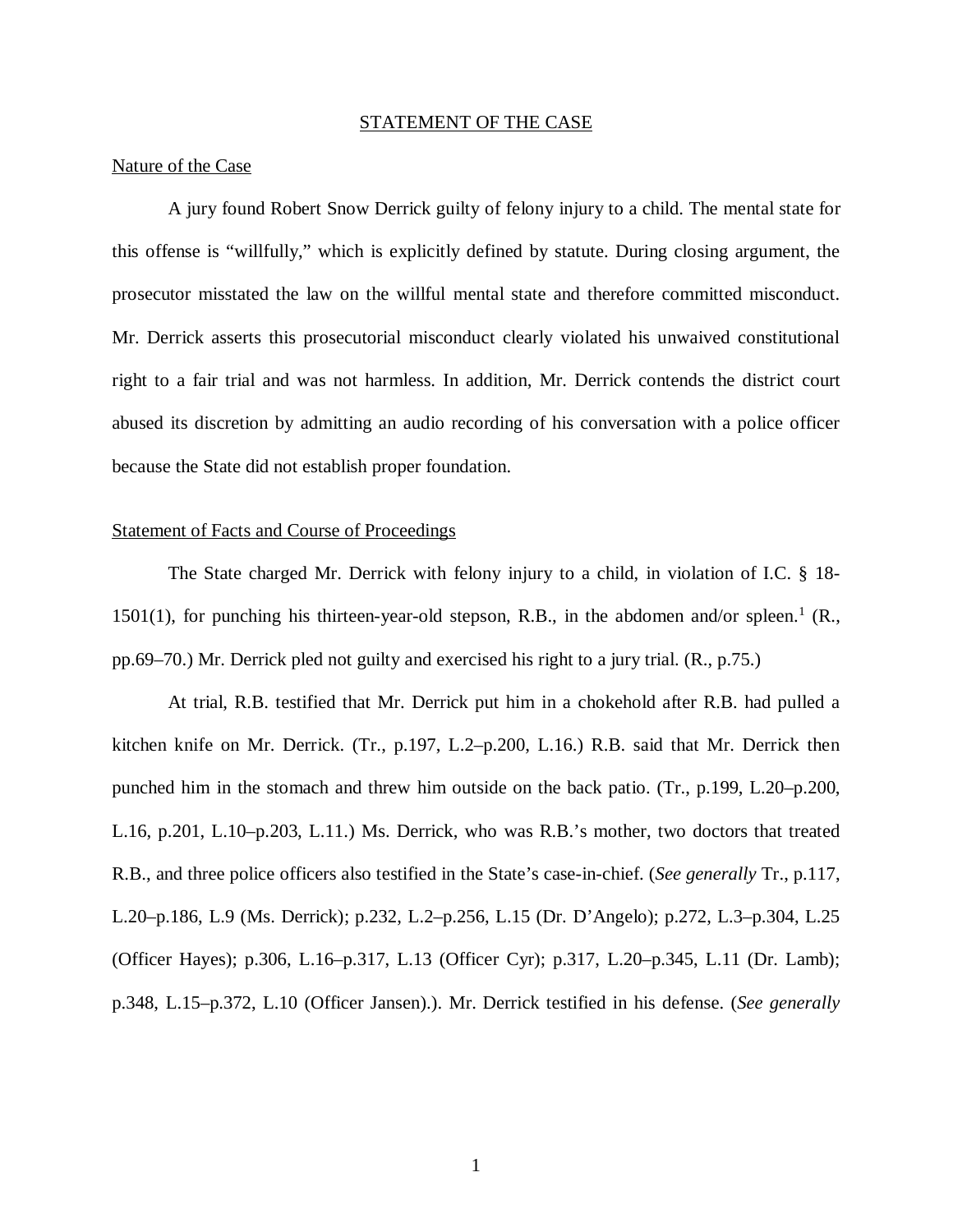Tr., p.380, L.18–p.448, L.17.) He admitted that he grabbed R.B. and tossed him outside, but he denied hitting him in the stomach. (Tr., p.400, L.9–p.405, L.14.)

On rebuttal, the State sought to admit an audio recording of Mr. Derrick's conversation with a police officer on the night of the alleged offense (State's Exhibit 9). (Tr., p.481, L.2– p.483, L.21; State's Ex. 9.) Officer Hayes and Officer Jansen had both arrived at the scene, and Officer Jansen interviewed Mr. Derrick while Officer Hayes interviewed Ms. Derrick. (Tr., p.273, L.15–p.276, L.6 (Officer Hayes); p.349, L.23–p.353, L.6 (Officer Jansen). Officer Jansen testified that they both had their audio recorders on. (Tr., p.353, Ls.7–21, p.481, L.6– p.482, L.5.) In seeking to admit this recording of Officer Jansen's conversation with Mr. Derrick, the State did not call Officer Jansen to lay a foundation. The State called Officer Hayes instead. (Tr., p.480, L.20–p.482, L.16.) Mr. Derrick objected for lack of foundation. (Tr., p.482, Ls.17– 25.) The district court overruled his objection and admitted the recording. (Tr., p.483, Ls.9–10, 18–19.) The district court reasoned, "The witness has testified that as to what this audio is. It purports to be statements of the defendant, which are certainly admissible. There's no indication of lack of accuracy of the recordings, so I think there's sufficient foundation. (Tr., p.483, Ls.10– 15.) The State then played the recording for the jury. (Tr., p.483, L.24.) The State used this recording to impeach Mr. Derrick regarding his demeanor during his interaction with the police and his recollection of the events in question. (Tr., p.414, Ls.4–14, p.429, L.21–p.431, L.14, p.444, L.2–p.447, L.25, p.484, L.1–p.485, L.16.) For example, Mr. Derrick testified that he was nervous and shaky, but, in the audio recording, he can be heard speaking casually and joking. (*Compare* Tr., p.444, L.12–p.445, L.8, *with* State's Ex. 9.)

<sup>&</sup>lt;sup>1</sup> Mr. Derrick was also charged with misdemeanor domestic battery in the presence of a child, R.B., for striking his wife, Ms. Derrick, during the same course of events. (R., p.70.) The jury found him not guilty of this charge. (Tr., p.559, Ls.7–9; R., pp.164, 180)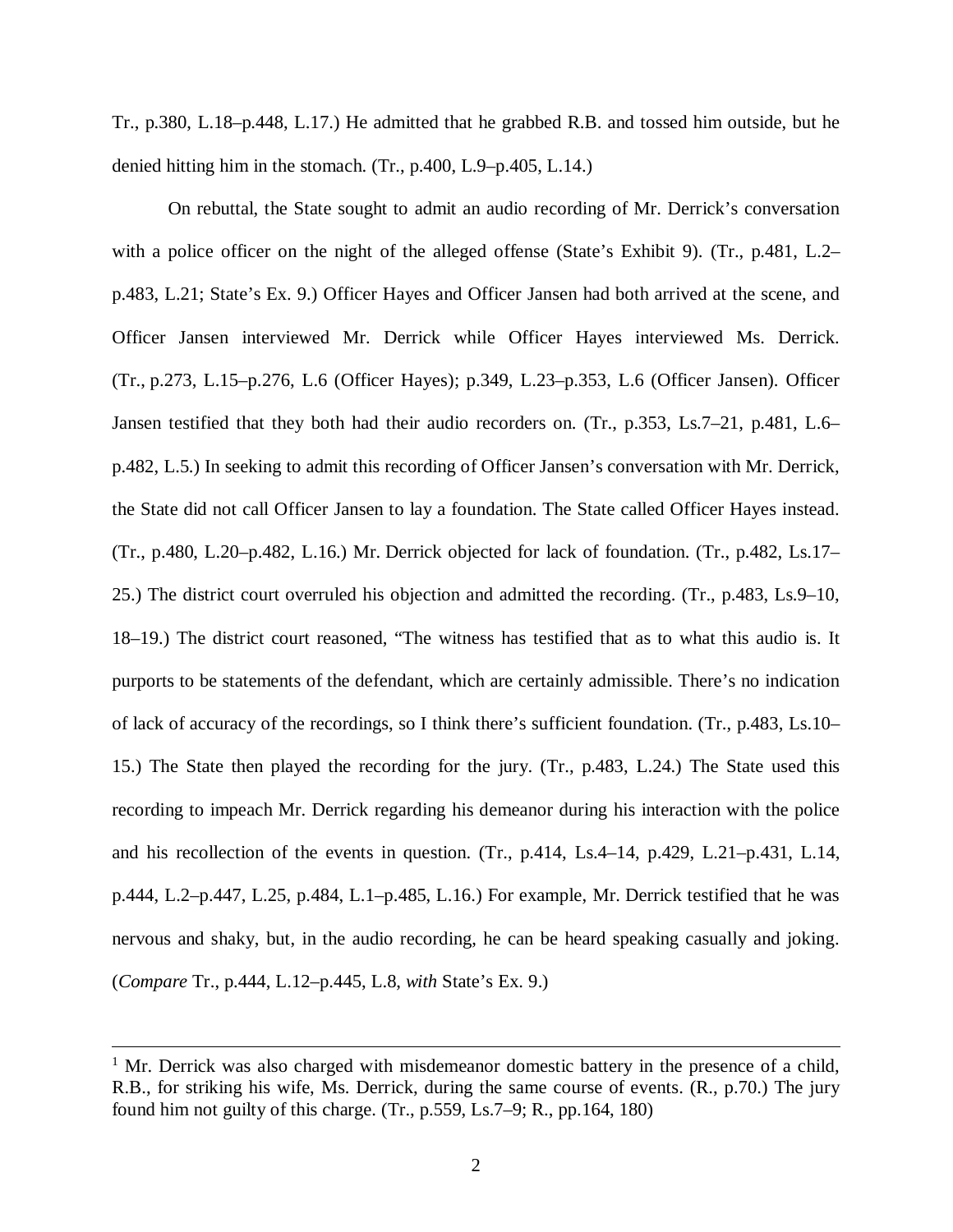After the presentation of evidence, the district court and the parties discussed the final jury instructions. (*See generally* Tr., p.494, L.6–p.506, L.16.) The district court explained, and the prosecutor agreed, that the definition of willful for felony injury to a child was different from the standard definition of willful in the Idaho Code. (Tr., p.500, L.16–p.501, L.14.) *Compare* I.C. § 18-101(1) ("wilfully" definition), *with* I.C. § 18-1501(5) ("willfully" definition for this section). The instruction proposed by the district court read: "The word "willfully" as used in this instruction means acting where a reasonable person would know the act is *likely* to result in injury or harm or is likely to endanger the person, health, safety or well-being of the child." (R., p.173 (emphasis added).) The prosecutor commented, "I don't know that I like the word likely as opposed to potentially." (Tr., p.501, Ls.18–20.) The district court did not address this comment and moved on to the next instruction. (Tr., p.501, Ls.20–22.) There was no further discussion of the willful definition for felony injury to a child during the final jury instruction conference. (*See generally* Tr., p.494, L.6–p.506, L.16.)

For felony injury to a child, the district court instructed the jury:

In order for the defendant to be guilty of Felony Injury to a Child, the State must prove each of the following:

- 1. On or about May 16, 2016
- 2. in the State of Idaho
- 3. the defendant, Robert Snow Derrick,
- 4. had the care or custody of [R.B.]
- 5. who was a child under 18 years of age, and
- 6. the defendant willfully, by causing a traumatic injury to [R.B.]'s abdomen and/or spleen, caused [R.B.]'s person or health to be injured, and
- 7. the above occurred under circumstances or conditions likely to produce great bodily harm or death to [R.B.]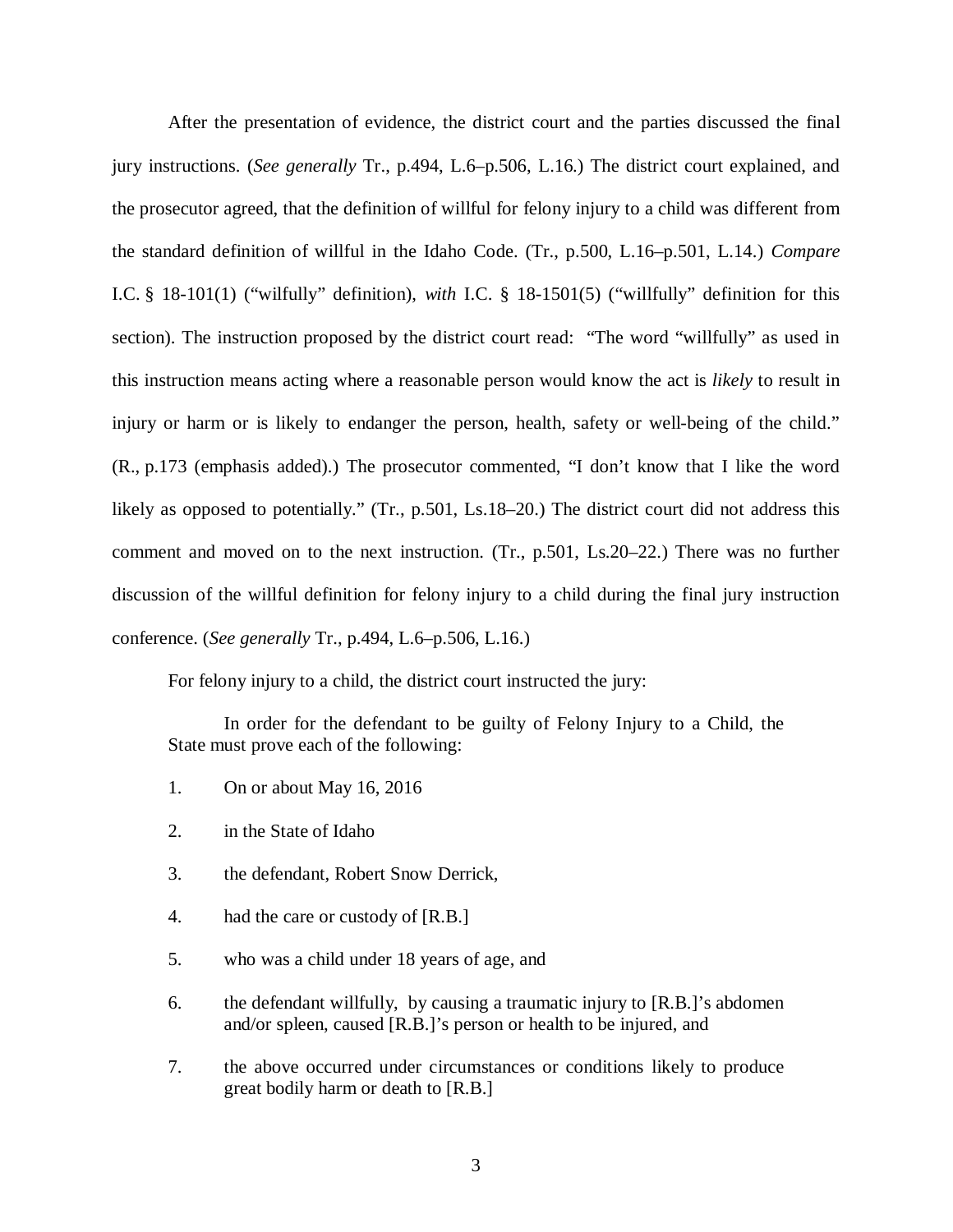If any of the above has not been proven beyond a reasonable doubt, you must find the defendant not guilty. If each of the above has been proven beyond a reasonable doubt, then you must find the defendant guilty.

The word "willfully" as used in this instruction means acting where a reasonable person would know the act is *likely* to result in injury or harm or is *likely* to endanger the person, health, safety or well-being of the child.

(R., p.173 (Instruction No. 13.1) (emphasis added); Tr., p.511, Ls.16–20.)

In her closing argument, the prosecutor circled back to her concern with the willful

instruction. She argued in closing to the jury:

Let's go to willfully. Very bottom of that page. Look at the definition of willfully. A reasonable person would know the act is likely, could, potentially, *pick the word you like*, but the court has used likely to result in injury or harm or is likely to endanger the person, health, safety, or well being of the child. So let's break this down. . . .

(Tr., p.524, Ls.8–14 (emphasis added).) After further argument, the prosecutor stated, "Given

these facts, Robert Derrick had reason to know that, as an adult with his height, with his weight,

if he punched [R.B.], a child who was shorter and weighs less than him, that if he punches [R.B.]

in the stomach, [R.B.]'s health or person *likely or could be* injured or endangered." (Tr., p.525,

Ls.2–7.) Similarly, the prosecutor stated after additional argument, "Given all the facts, Robert

Derrick had a reason to know that as an adult in a rage like he was at that time, if he punched

[R.B.] in the stomach, [R.B.]'s health or person *could likely* be injured or endangered."

(Tr., p.526, Ls.16–19.) The jury found Mr. Derrick guilty of felony injury to a child. (Tr., p.559,

Ls.4–6; R., p.164.)

The district court sentenced Mr. Derrick to ten years, with two years fixed. (Tr., p.602, Ls.13–15; R., pp.198–202.) Mr. Derrick timely appealed from the district court's judgment of conviction. (R., pp.206–08.)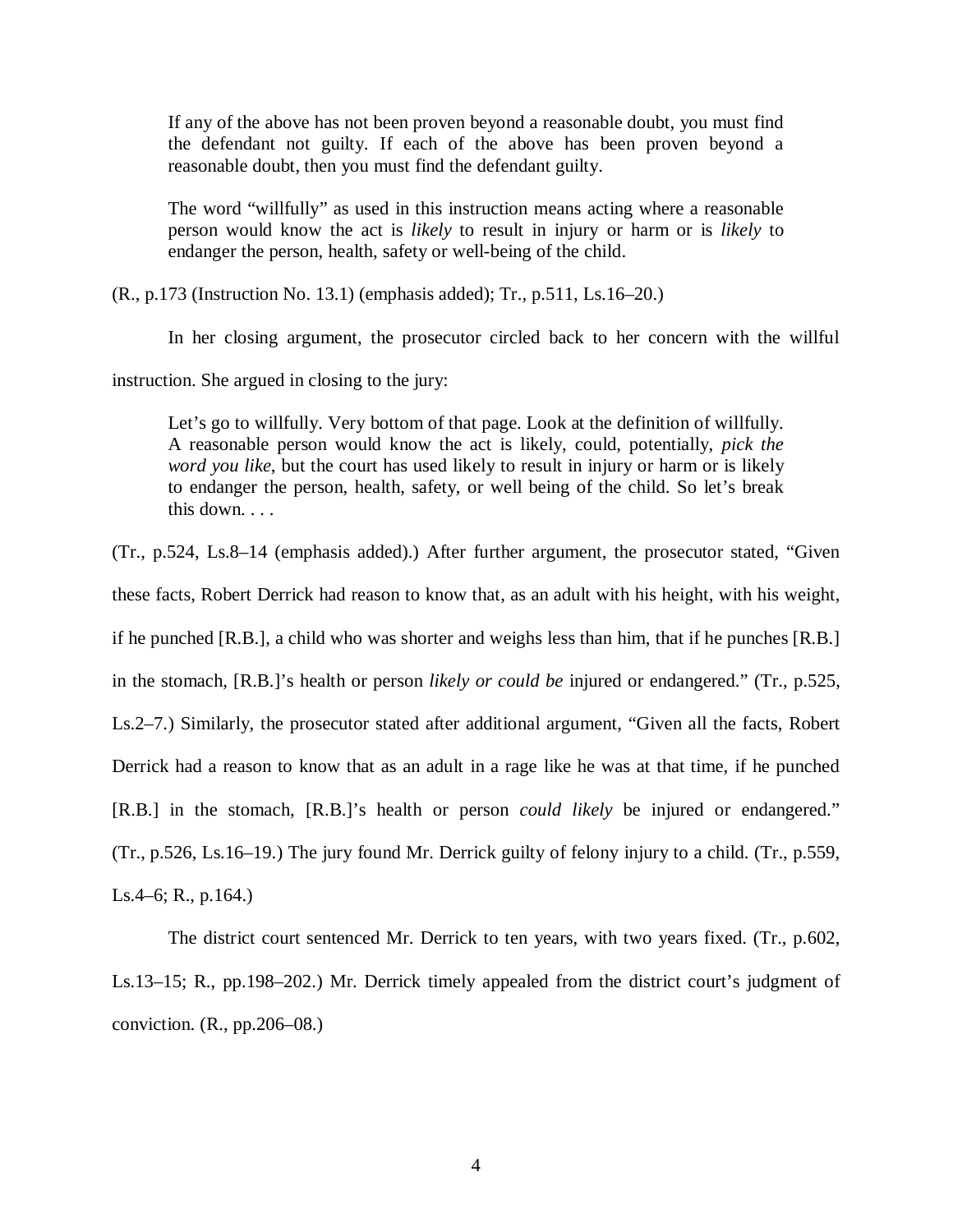### **ISSUES**

- I. Did the prosecutor commit misconduct and thereby violate Mr. Derrick's unwaived constitutional rights to due process and a fair trial when she misstated the law in her closing argument?
- II. Did the district court abuse its discretion when it admitted an audio recording without proper foundation from the State?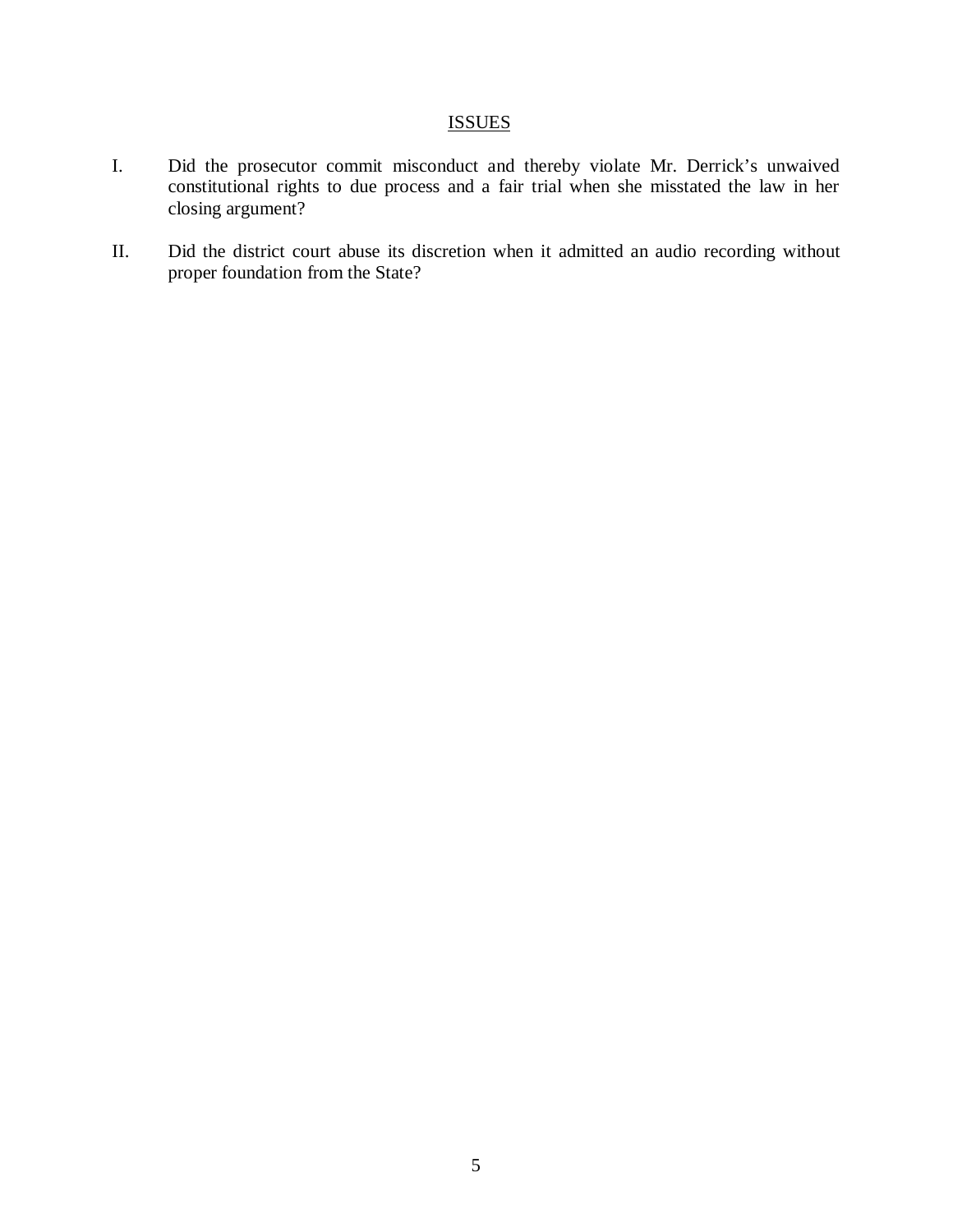### ARGUMENT

I.

### The Prosecutor Committed Misconduct And Thereby Violated Mr. Derrick's Unwaived Constitutional Rights To Due Process And A Fair Trial When The Prosecutor Misstated The Law In Her Closing Argument

### A. Introduction

Mr. Derrick contends his unwaived constitutional rights to due process and a fair trial were violated when the prosecutor misstated the law to the jury in her closing argument. He further contends this error is clear from the record and was not harmless.

### B. Standard Of Review

This Court reviews unobjected-to prosecutorial misconduct pursuant to the fundamental

error standard:

Such review includes a three-prong inquiry wherein the defendant bears the burden of persuading the appellate court that the alleged error: (1) violates one or more of the defendant's unwaived constitutional rights; (2) plainly exists (without the need for any additional information not contained in the appellate record, including information as to whether the failure to object was a tactical decision); and (3) was not harmless.

*State v. Perry*, 150 Idaho 209, 227, 228 (2010).

### C. The Prosecutor Committed Misconduct When She Told The Jurors To "Pick The Word You Like" For The Charged Offense's Mental State

Mr. Derrick contends the prosecutor committed misconduct by misstating the law in her closing argument. He did not object to the misconduct, so he must show fundamental error on appeal. Mr. Derrick submits this standard has been met because the prosecutorial misconduct violated his unwaived Fourteenth Amendment rights to due process and a fair trial, is obvious from the record, and was not harmless.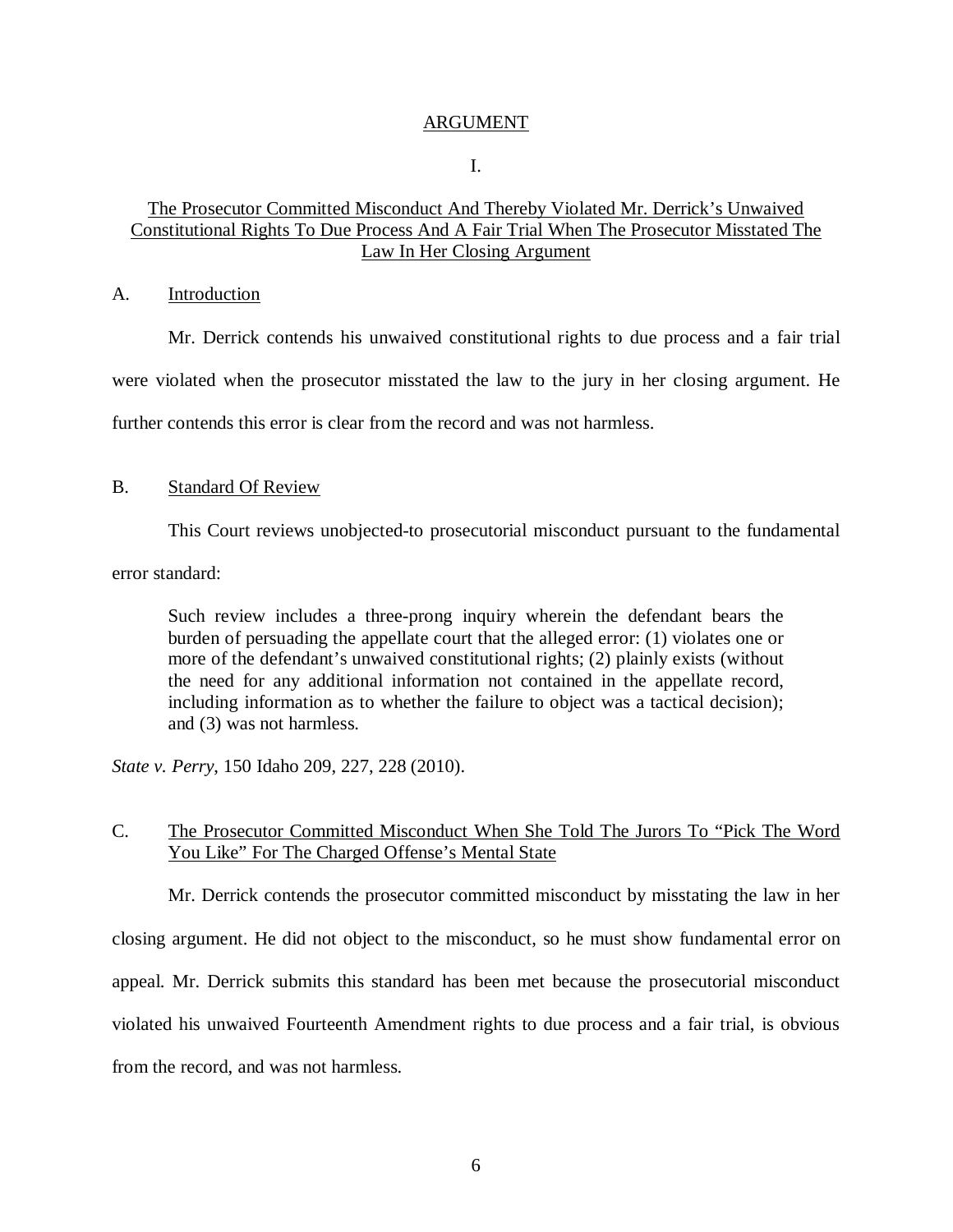"[E]very defendant has a Fourteenth Amendment right to due process and '[i]t is axiomatic that '[a] fair trial in a fair tribunal is a basic requirement of due process.'" *Perry*, 150 Idaho at 224 (second and third alterations in original) (quoting *Caperton v. A.T. Massey Coal Co.*, 556 U.S. 868, 876 (2009)) "Prosecutorial misconduct may so infect the trial with unfairness as to make the resulting conviction a denial of due process under the Fourteenth Amendment to the United States Constitution." *State v. Jimenez*, 159 Idaho 466, 472 (Ct. App. 2015) (citing *Greer v. Miller*, 483 U.S. 756, 765 (1987); *Perry*, 150 Idaho at 227; *State v. Gamble*, 146 Idaho 331, 344 (Ct. App. 2008)). "Where a prosecutor attempts to secure a verdict on any factor other than the law as set forth in the jury instructions and the evidence admitted during trial, including reasonable inferences that may be drawn from that evidence, this impacts a defendant's Fourteenth Amendment right to a fair trial." *Perry*, 150 Idaho at 227.

Closing argument is an opportunity for the attorneys on each side to clarify the issues that must be resolved by the jury; to review the evidence and discuss, from the parties' respective standpoints, the inferences that jurors should draw therefrom; and to discuss the law set forth in the jury instructions as it applies to the trial evidence.

*State v. Erickson*, 148 Idaho 679, 685 (Ct. App. 2010) (citing *State v. Beebe*, 145 Idaho 570, 576 (Ct. App. 2007)). "Both sides have traditionally been afforded considerable latitude in closing argument to the jury . . . ." *State v. Sheahan*, 139 Idaho 267, 280 (2003). "Considerable latitude, however, has its limits, both in matters expressly stated and those implied." *State v. Phillips*, 144 Idaho 82, 86 (Ct. App. 2007). "Urgings, explicit or implied, for the jury to render a verdict based on factors other than the evidence admitted at trial and the law contained in the jury instructions have no place in closing arguments." *Erickson*, 148 Idaho at 685 (quoting *Beebe*, 145 Idaho at 576)).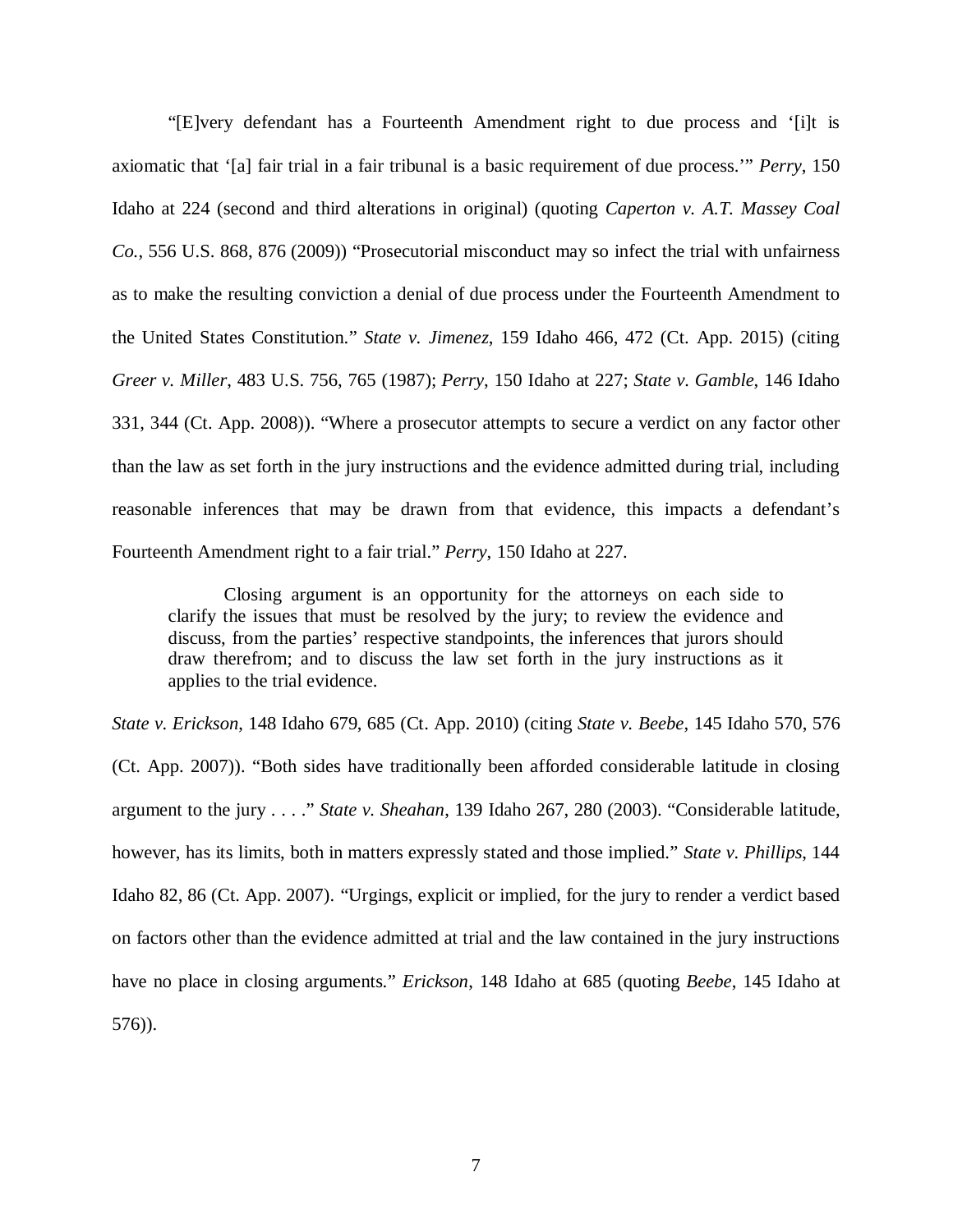"It is prosecutorial misconduct to misrepresent the State's burden to prove an accused's guilt beyond a reasonable doubt." *State v. Herrera*, 152 Idaho 24, 31 (Ct. App. 2011). It is also "prosecutorial misconduct for a prosecutor to misstate the law in closing arguments." *State v. Iverson*, 155 Idaho 766, 771 (Ct. App. 2014) (citing *State v. Coffin*, 146 Idaho 166, 170 (Ct. App. 2008); *Phillips*, 144 Idaho at 86).

 Here, the prosecutor committed misconduct because she misstated the law on the willful mental state during her closing argument. The mental state of willfulness for felony injury to a child is explicitly defined in the statute: "As used in this section, 'willfully' means acting or failing to act where a reasonable person would know the act or failure to act is *likely* to result in injury or harm or is likely to endanger the person, health, safety or well-being of the child." I.C. § 18-1501(5) (emphasis added). Moreover, the standard criminal jury instruction for felony injury to a child uses this same definition: "The word 'willfully' means acting or failing to act where a reasonable person would know the act or failure to act is *likely* to result in injury or harm or is likely to endanger the person, health, safety or well-being of the child." Idaho Criminal Jury Instruction 1244 (emphasis added). The jury instruction here mirrored these definitions, instructing the jury: "The word "willfully" as used in this instruction means acting where a reasonable person would know the act is *likely* to result in injury or harm or is likely to endanger the person, health, safety or well-being of the child."<sup>[2](#page-12-0)</sup> (R., p.173 (emphasis added).) Thus, the definition of willfulness for felony injury to a child is beyond dispute. It requires the State to prove, beyond a reasonable doubt, a reasonable person would know the act is *likely* to result in injury, harm, or endangerment to the child.

<span id="page-12-0"></span> $2$  The jury instruction in this case omitted the statute's and standard instruction's reference to "failing to act" because the alleged crime here was not a failure to act, but rather the act of punching R.B.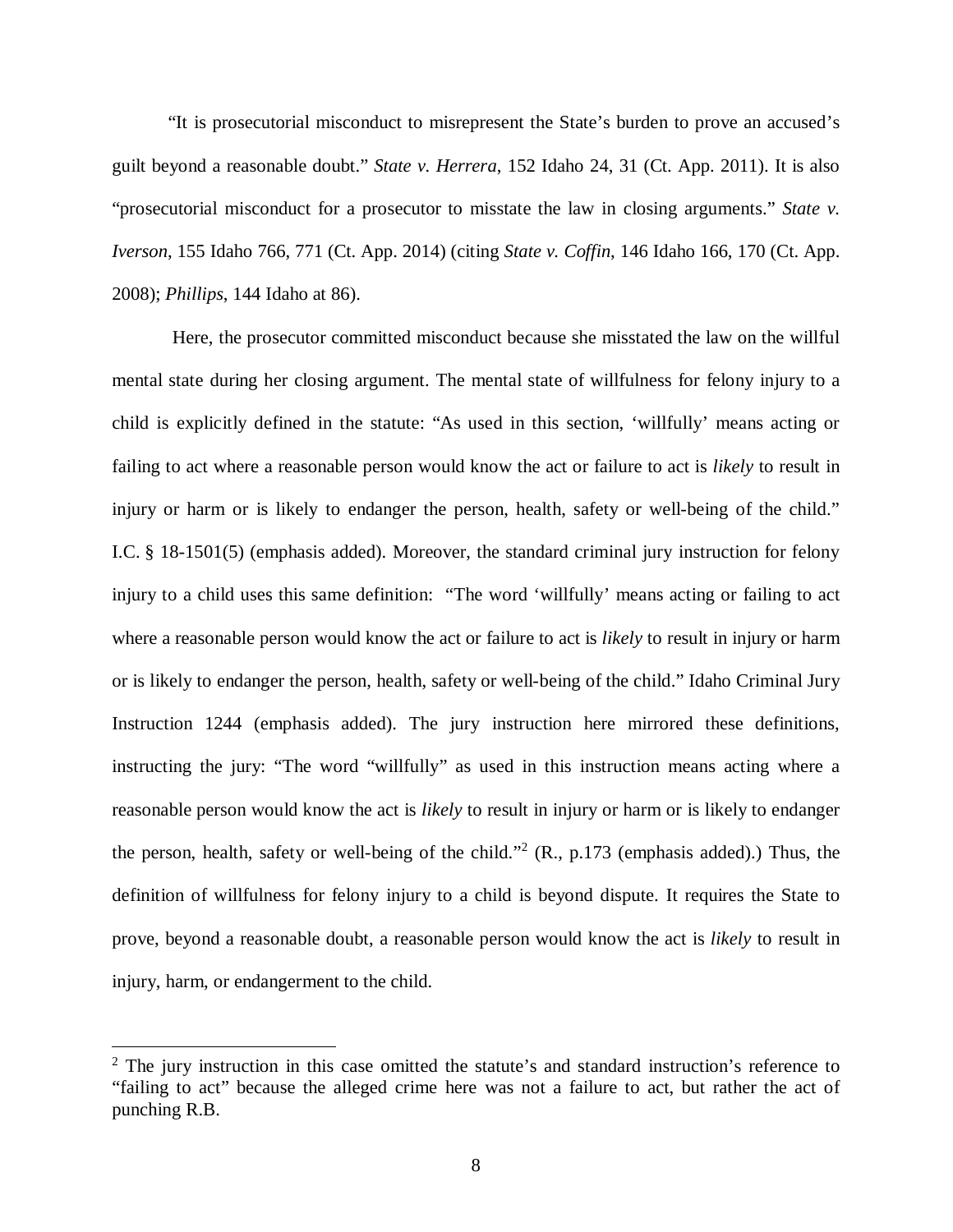Despite this undisputed definition, the prosecutor here chose to advance a different definition of willfulness to the jury. And she urged the jury to "pick the word you like" when evaluating Mr. Derrick's mental state for the charged offense. The prosecutor argued:

Let's go to willfully. Very bottom of that page. Look at the definition of willfully. A reasonable person would know the act is *likely, could, potentially, pick the word you like, but the court has used likely* to result in injury or harm or is likely to endanger the person, health, safety, or well being of the child. So let's break this down. . . .

(Tr., p.524, Ls.8–14 (emphasis added).) Although prosecutor acknowledged the district court used "likely," she told the jurors to "pick the word you like" and offered some examples of "could" or "potentially." Essentially, the prosecutor told the jury that they could select and apply their own reasonable person standard. Later on, the prosecutor applied her preferred definition of willfully to the facts of the case. She argued Mr. Derrick "had reason to know" R.B. "*likely or could be* injured or endangered." (Tr., p.525, Ls.2–7.) She also argued Mr. Derrick "had a reason to know . . . [R.B.]'s health or person *could likely* be injured or endangered." (Tr., p.526, Ls.16– 19.) This was prosecutorial misconduct. The "only plausible reasoning" for the prosecutor's closing argument was that she was arguing the jury could convict Mr. Derrick for injuring R.B. even the jury found a reasonable person would only know that the act of punching R.B. could or potentially injure him, as opposed to a likely injury. *See Coffin*, 146 Idaho at 171. "This is in direct contravention" to the jury instruction "as well as the requirement" of the felony injury to a child statute. *See id.*

This distinction between "likely," "could," and "potentially" matters because these words have different meanings. "Likely" means "having a high probability of occurring or being true" and "very probable." Merriam-Webster Online Dictionary, *available at* https://www.merriamwebster.com/dictionary/likely (last visited November 16, 2017). The probability of occurrence is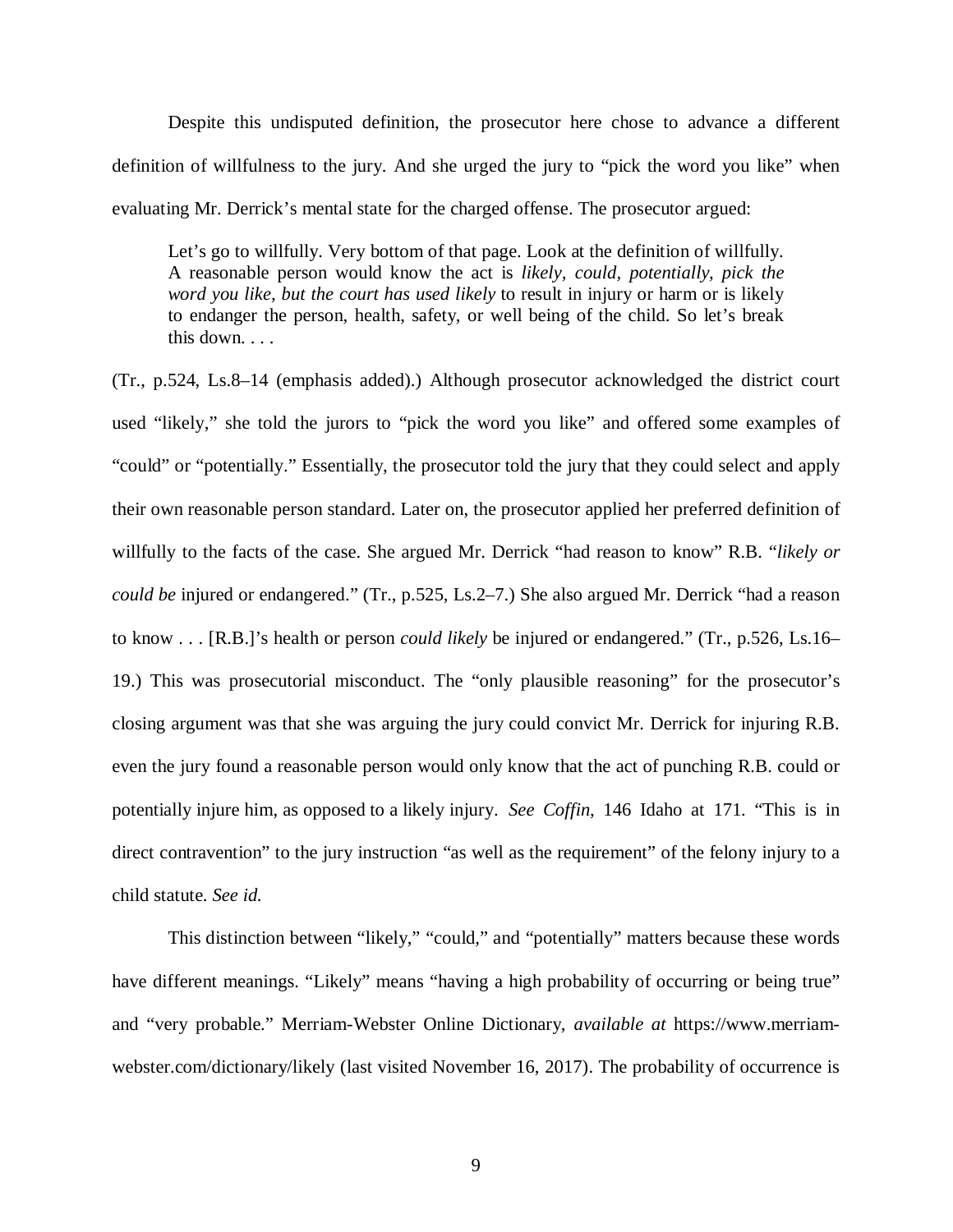much lower with "could" or "potentially." "Can," the present tense of "could," is defined in relevant part as "used to indicate possibility." Merriam-Webster Online Dictionary, *available at* https://www.merriam-webster.com/dictionary/can (last visited November 16, 2017). Similarly, "potentially" means "existing in possibility: capable of development into actuality" and "expressing possibility; specifically: of, relating to, or constituting a verb phrase expressing possibility, liberty, or power by the use of an auxiliary with the infinitive of the verb (as in 'it may rain')." Merriam-Webster Online Dictionary, *available at* https://www.merriamwebster.com/dictionary/potentially (last visited November 16, 2017) (italics omitted). These definitions refer to something that might happen, as opposed to something that is likely to happen. By informing the jury that they only had to find reasonable person could, potentially, or might know the act would cause injury, the prosecutor mispresented and diminished her burden of proof on Mr. Derrick's mental statute. Accordingly, Mr. Derrick has met his burden show to a violation of his constitutional rights to due process and a fair trial because the prosecutor committed misconduct in misrepresenting the law on a critical element of the crime to the jury.

Further, this constitutional violation is clear and plain from the record. It is well established that misstatements of the law constitute misconduct. *Iverson*, 155 Idaho at 771; *Coffin*, 146 Idaho at 170; *Phillips*, 144 Idaho at 86. It is also well established that "willfulness is plainly an element of this crime." *State v. Gonzales*, 158 Idaho 112, 117 (Ct. App. 2015) (citing *State v. Jones*, 140 Idaho 755, 758 (2004); *State v. Young*, 138 Idaho 370, 372–73 (2002)). "Willfulness is a necessary element of felony injury to a child because it is named in the statute and without willful intent the information would describe a non-crime." *Jones*, 140 Idaho at 758 (citing *Young*, 138 Idaho at 372–73). It follows that there is no tactical or strategic reason for defense counsel to fail to object to the prosecutor's misstatement of the law on an essential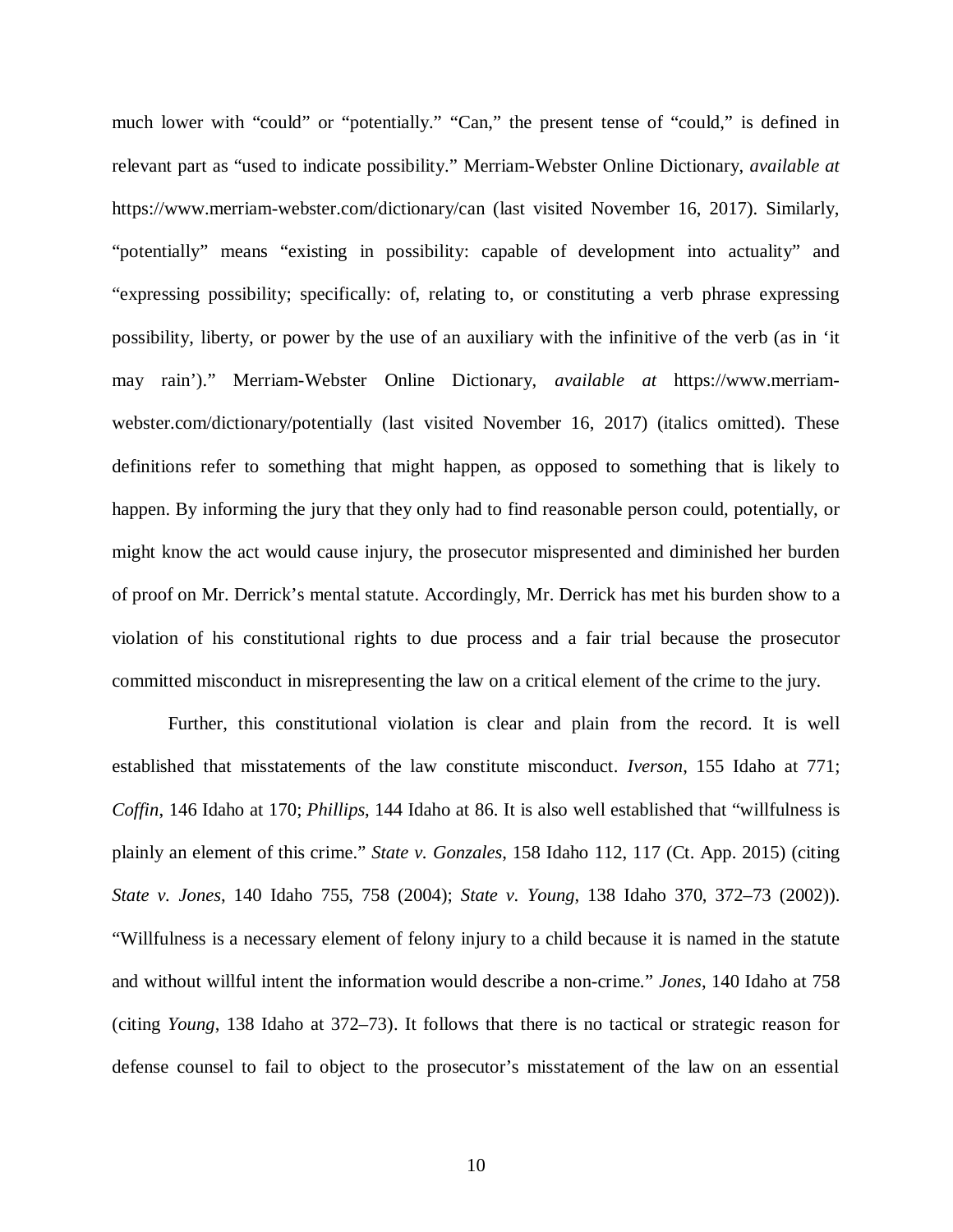element of the crime, especially the very element that elevates the conduct from "innocent mistakes in judgment" to a criminal offense. *See Young*, 138 Idaho at 373. Defense counsel gains no benefit or advantage by allowing the prosecutor—who occupies an official position that necessarily leads jurors to give more credence to his or her statements—to misrepresent the law to the jury. *See Phillips*, 144 Idaho at 87 (quoting *State v. Irwin*, 9 Idaho 35, 43–44 (1903)) ("Prosecutors too often forget that they are a part of the machinery of the court, and that they occupy an official position, which necessarily leads jurors to give more credence to their statements, action, and conduct in the course of the trial and in the presence of the jury than they will give to counsel for the accused."). In mispresenting the law, the prosecutor encouraged the jury to apply a lesser burden of proof to the mental state element. The prosecutor also encouraged the jury to "pick the word you like" on the reasonable person standard. Each juror could have applied his or her own reasonable person standard instead of following the district court's instruction. A reasonable jurist would have wanted the jury to be properly instructed and not misinformed by the prosecutor. Thus, Mr. Derrick has met his burden to show the violation of his unwaived constitutional rights to due process and a fair trial plainly exists.

Finally, this error was not harmless. An error is not harmless "if there is a reasonable possibility that the error affected the outcome of the trial." *Perry*, 150 Idaho at 226. If the jurors accepted the prosecutor's invitation to pick the word he or she liked for the reasonable person standard, the State did not have to prove the elements of the offense beyond a reasonable doubt. The State effectively reduced or diminished its burden of proof at trial. It cannot be said that the possibility that the jury failed to find all the essential elements of the offense beyond a reasonable doubt was a harmless error. Mr. Derrick asserts the prosecutorial misconduct in this case "affected [his] substantial rights" and was not harmless. *Id.*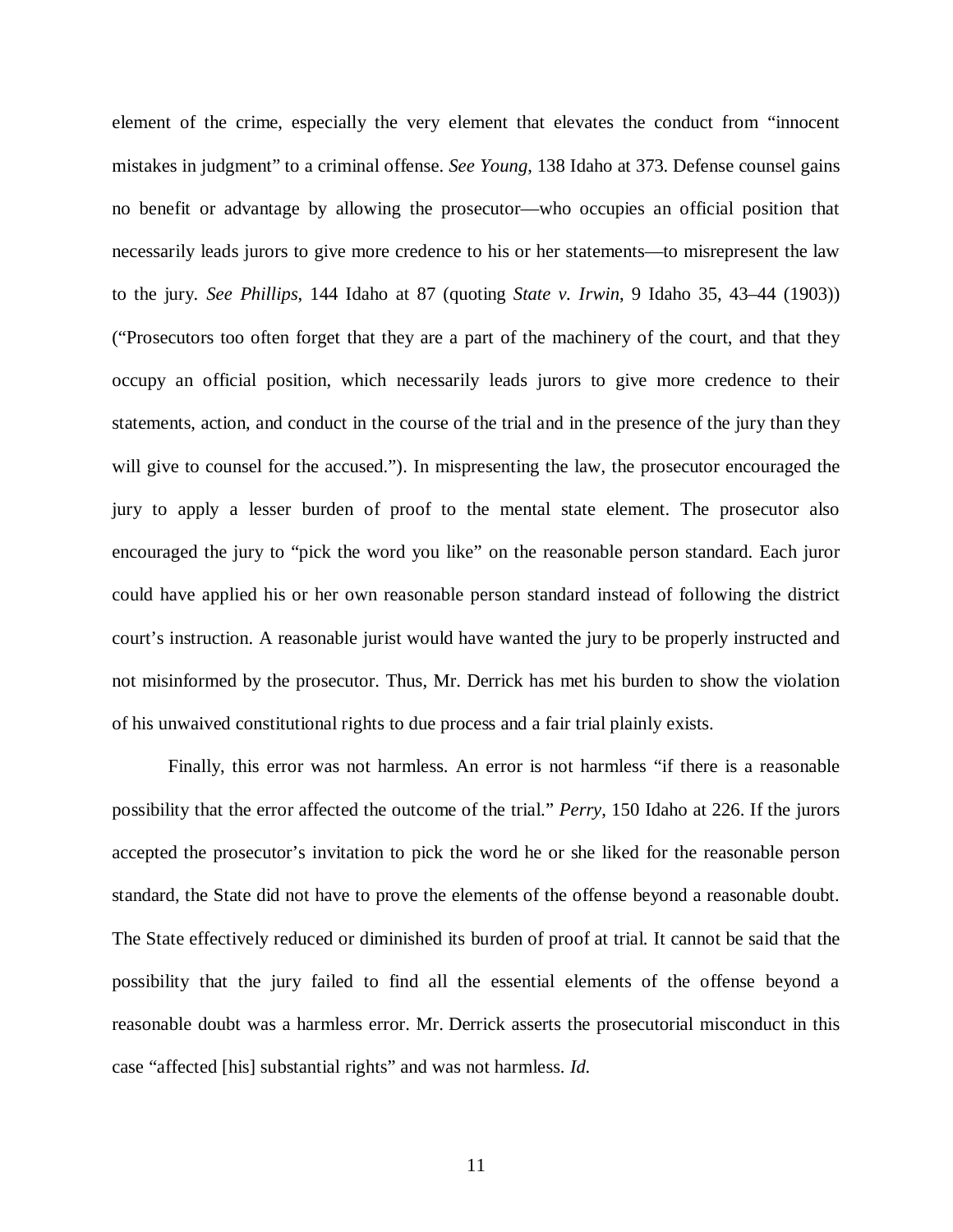### The District Court Abused Its Discretion When It Admitted An Audio Recording Without A Proper Foundation From The State

### A. Introduction

Mr. Derrick asserts the district court abused its discretion by admitting the audio recording of a portion of his conversation with Officer Jansen (State's Exhibit 9). Specifically, he argues the State did not provide a proper foundation to authenticate the recording as an accurate and complete representation of that portion of the conversation.

#### B. Standard Of Review

"The decision whether to admit evidence at trial is generally within the province of the trial court. A trial court's determination that evidence is supported by a proper foundation is reviewed for an abuse of discretion." *State v. Bradley*, 158 Idaho 66, 69 (Ct. App. 2015) (citation omitted). On review of a district court's discretionary decision, the Court examines: "(1) whether the court correctly perceived the issue as one of discretion; (2) whether the court acted within the outer boundaries of its discretion and consistently within the applicable legal standards; and (3) whether the court reached its decision by an exercise of reason." *State v. Parker*, 157 Idaho 132, 138 (2014) (quoting *State v. Shackelford*, 150 Idaho 355, 363 (2010)).

The Court reviews preserved errors under the harmless error standard: "A defendant appealing from an objected-to, non-constitutionally-based error shall have the duty to establish that such an error occurred, at which point the State shall have the burden of demonstrating that the error is harmless beyond a reasonable doubt." *Perry*, 150 Idaho at 222.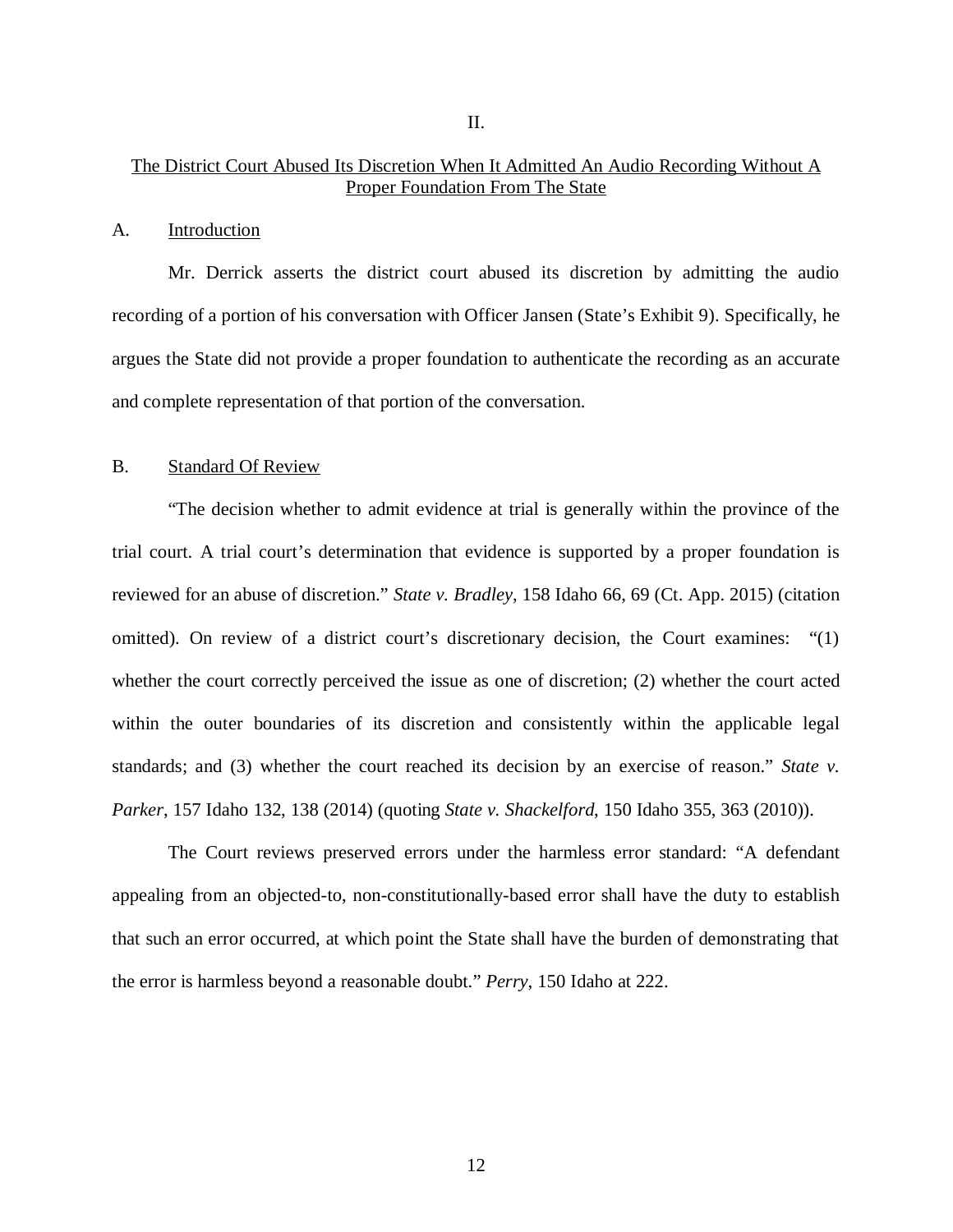### C. The State Did Not Provide A Proper Foundation For Admission Of The Audio Recording Because Officer Hayes Had No Knowledge Of The Accuracy Of Officer Jansen's **Recording**

Mr. Derrick contends the State failed to establish a proper foundation of Officer Jansen's recording as an accurate and complete representation of that portion of their conversation. Mr. Derrick objected for lack of foundation when the State sought to admit State's Exhibit 9 during its rebuttal. (Tr., p.482, Ls.17–25). On appeal, Mr. Derrick has the burden to show the district court erred, at which point the burden shifts to the State to prove beyond a reasonable doubt the error was harmless.

Idaho Rule of Evidence 901 states: "The requirement of authentication or identification as a condition precedent to admissibility is satisfied by evidence sufficient to support a finding that the matter in question is what its proponent claims." I.R.E. 901(a). The rule also contains "an illustrative, but not exhaustive, list," *Bradley*, 158 Idaho at 69, of "examples of authentication or identification conforming with the requirements of this rule," I.R.E. 901(b). Relevant here, the rule lists "[t]estimony of a witness with knowledge that a matter is what it is claimed to be" as one way to establish foundation. I.R.E.  $901(b)(1)$ .

The Court of Appeals recently examined authentication and identification of audio recordings in *Bradley*. There, the district court admitted audio recordings of two telephone conversations between the defendant and a confidential informant. 158 Idaho at 68. A police sergeant recorded the calls and was present for both. *Id.* The sergeant admitted he could not hear everything the speaker (later identified as the defendant) said on the other end of the call, but he "testified that he reviewed the audio recordings of the two calls and they accurately represented the audio he recorded." *Id.* The Court of Appeals held that a proper foundation was laid, even though the sergeant could not hear "every single word" of the conversation. *Id.* at 69. The Court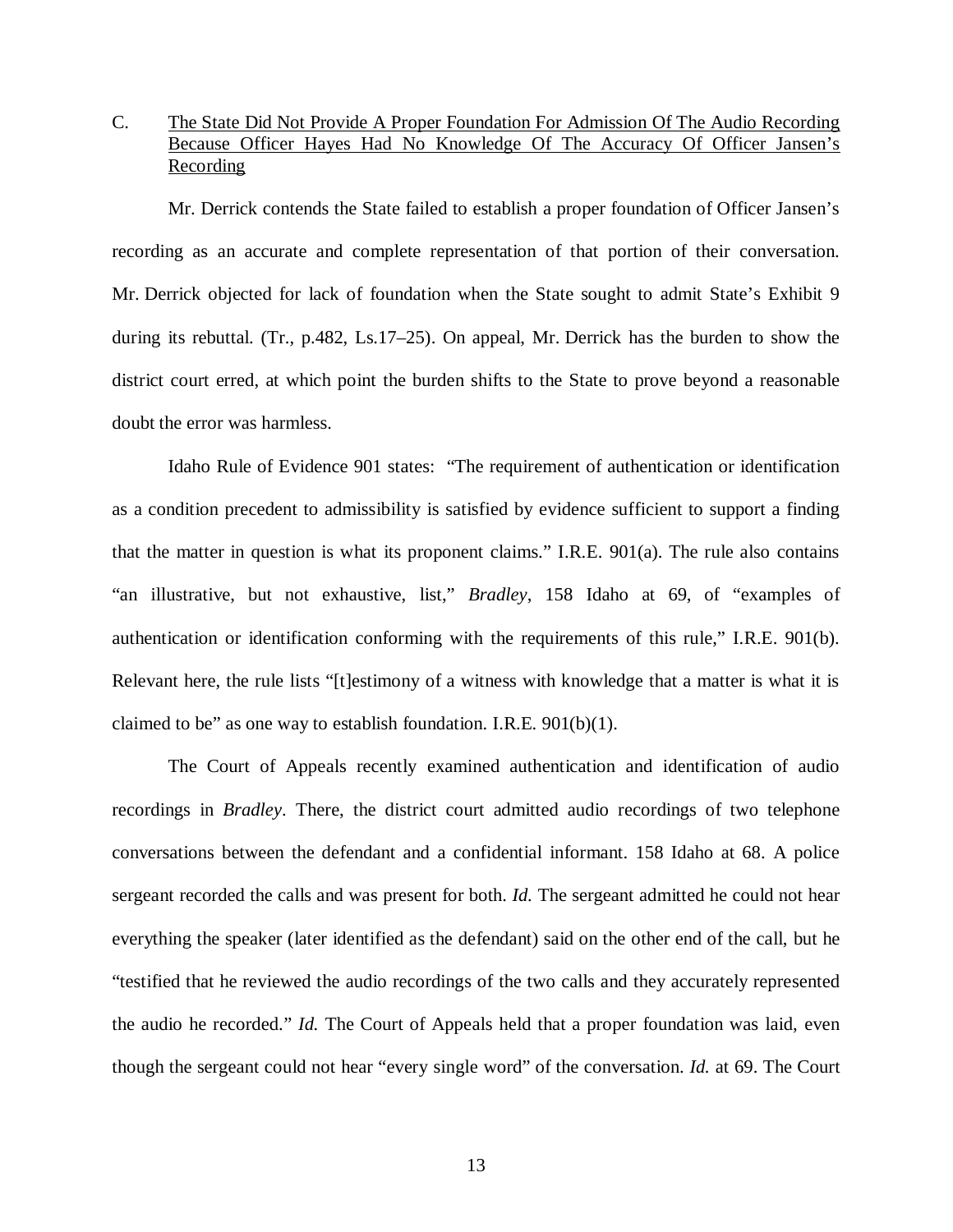of Appeals reasoned that the sergeant "set up the recording device," was present for both calls, "heard a majority of what was said during the telephone calls," "testified to the approximate length of the conversations," and testified that the recordings were an accurate reflection of what he heard. *Id.* Further, the Court of Appeals noted, "There was no indication that the device was not working properly or it somehow failed to pick up portions of the conversation." *Id.* The Court of Appeals agreed that "a proper foundation for an audio recording ought to include evidence that it has not been modified," but declined to require direct testimony denying modification. The Court of Appeals stated that evidence of accuracy and completeness can be implied. *Id.* at 69–70. In light of the sergeant's testimony, and other testimony identifying the defendant as the speaker, the Court of Appeals held the district court properly admitted the recordings. *Id.*

Here, Officer Hayes's testimony was insufficient to support a finding that Officer Jansen's audio recording was what the State claimed it to be. In support of the foundation for admission of State's Exhibit 9, Officer Hayes testified:

Q. What's been marked as State's Exhibit 9. When you were out with Mr. Derrick, did you have an audio?

A. Yes.

Q. So were you able to record some of what was being said while Officer Jansen also had an audio?

A. Yes.

Q. And I just handed you what's been marked as State's Exhibit 9. Do you recognize that?

A. Yes.

Q. How is it that you recognize it?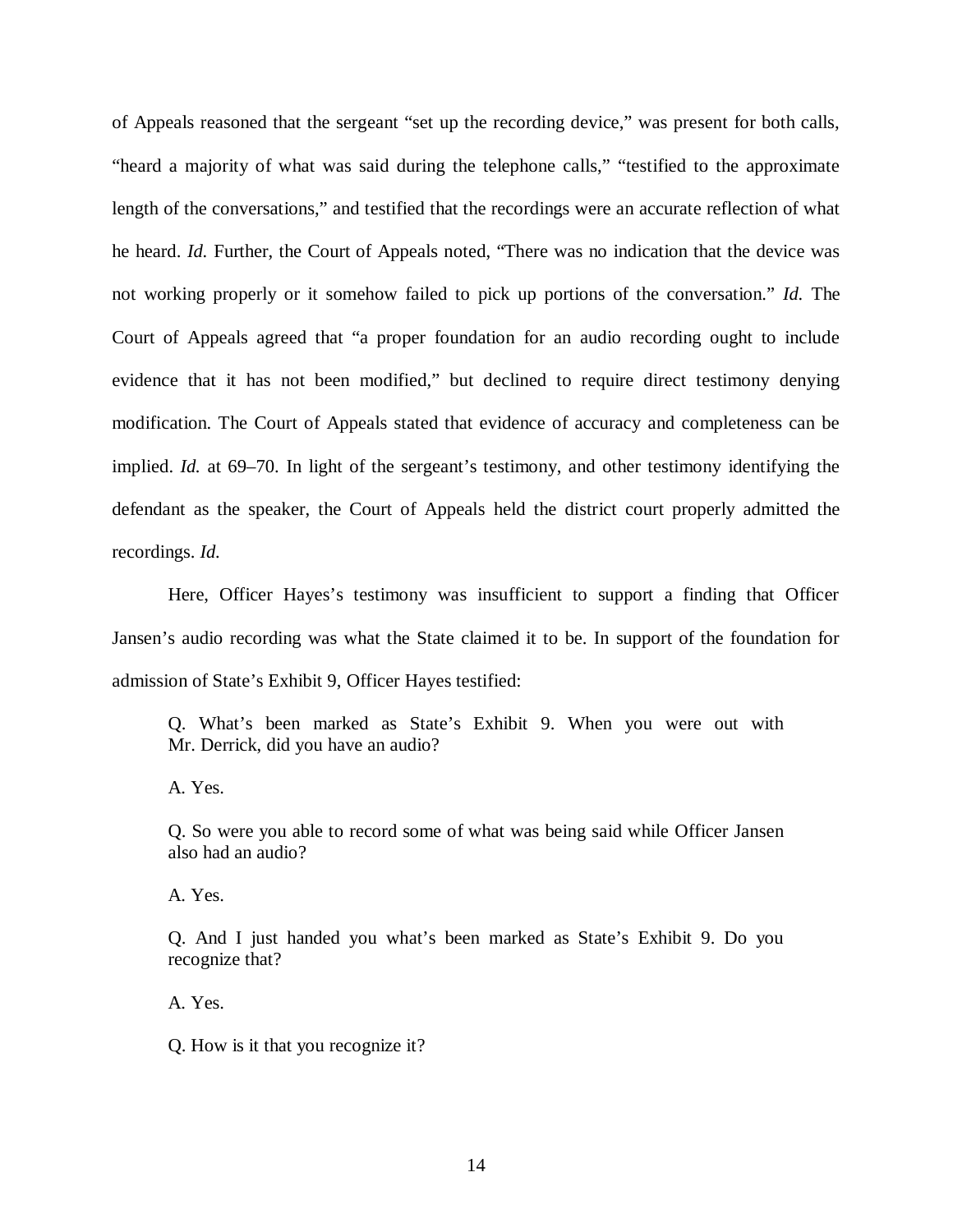A. I recently reviewed this audio disk and signed the back of the disk or the envelope that it's in.

Q. Are you in that audio?

A. No.

Q. Who's in that audio?

A. Mr. Derrick and Officer Jansen.

Q. And when you came out to talk to Mr. Derrick, did you -- you were recording as well?

A. Yes.

Q. Did you compare your audio with Officer Jansen's?

A. Not side by side, no.

Q. You both were recording at the same time?

A Yes, we should have been.

Q. What is on -- what is on this audio?

A. This is a conversation between Mr. Derrick and Officer Jansen while I was inside speaking with Tina Derrick.

Q. Did you -- did you recognize Mr. Derrick's voice on there?

A. Yes.

Q. Did you recognize Officer Jansen's voice on there?

A. Yes.

Q. And is that, I mean, from what you observed, is that an accurate copy of part of that conversation?

A. Yes.

[Prosecutor]: Your Honor, we'd move to admit State's Exhibit 9.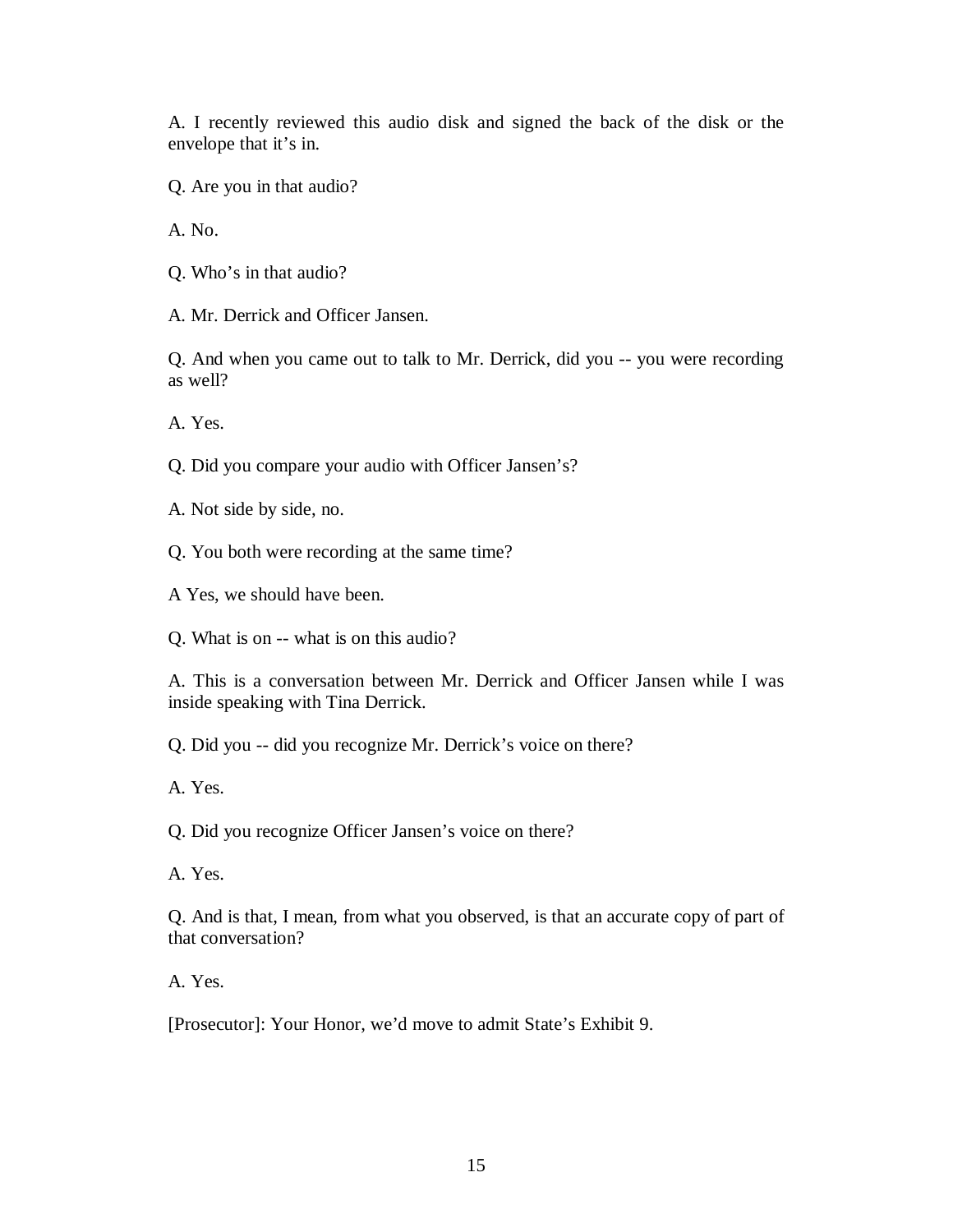(Tr., p.481, L.2–p.482, L.16.) This testimony was inadequate to prove foundation. Unlike the sergeant in *Bradley*, Officer Hayes was not present during Officer Jansen's conversation. Officer Hayes was inside the residence with Ms. Derrick, and Officer Jansen and Mr. Derrick were outside. (Tr., p.275, L.21–p.276, L.4, p.351, L.23–p.352, L.18) Officer Hayes did not hear this portion of their conversation at the time it was being recording. Nor did he set up Officer Jansen's recording device. While Officer Hayes may have had the knowledge to identify Mr. Derrick's and Officer Jansen's voices, Officer Hayes did not have the knowledge to testify that the audio recording is what it is claimed to be—a complete and accurate recording of that portion of the conversation between Mr. Derrick and Officer Jansen.

Further, Officer Jansen's testimony during the State's case-in-chief did not bolster Officer Hayes's testimony on the recording's authenticity. In the State's case-in-chief, the State sought to admit a different recording by Officer Jansen and relied on Officer Jansen's testimony to lay the foundation. (Tr., p.353, L.5–p.354, L.25.) Officer Jansen testified:

Q. How long do you think you talked [to Mr. Derrick]?

A. Approximately 35 minutes.

Q. And when you go, I guess, out on a call, do you wear a recorder?

A. I do.

Q. Is a recorder the right name, or is audio a better term?

A. An audio recorder.

Q. Did you record your conversation with Mr. Derrick?

A. I did.

Q. And then once you get back, I guess to the station, what do you do with that recording?

A. That recording is submitted into evidence and attached to the report.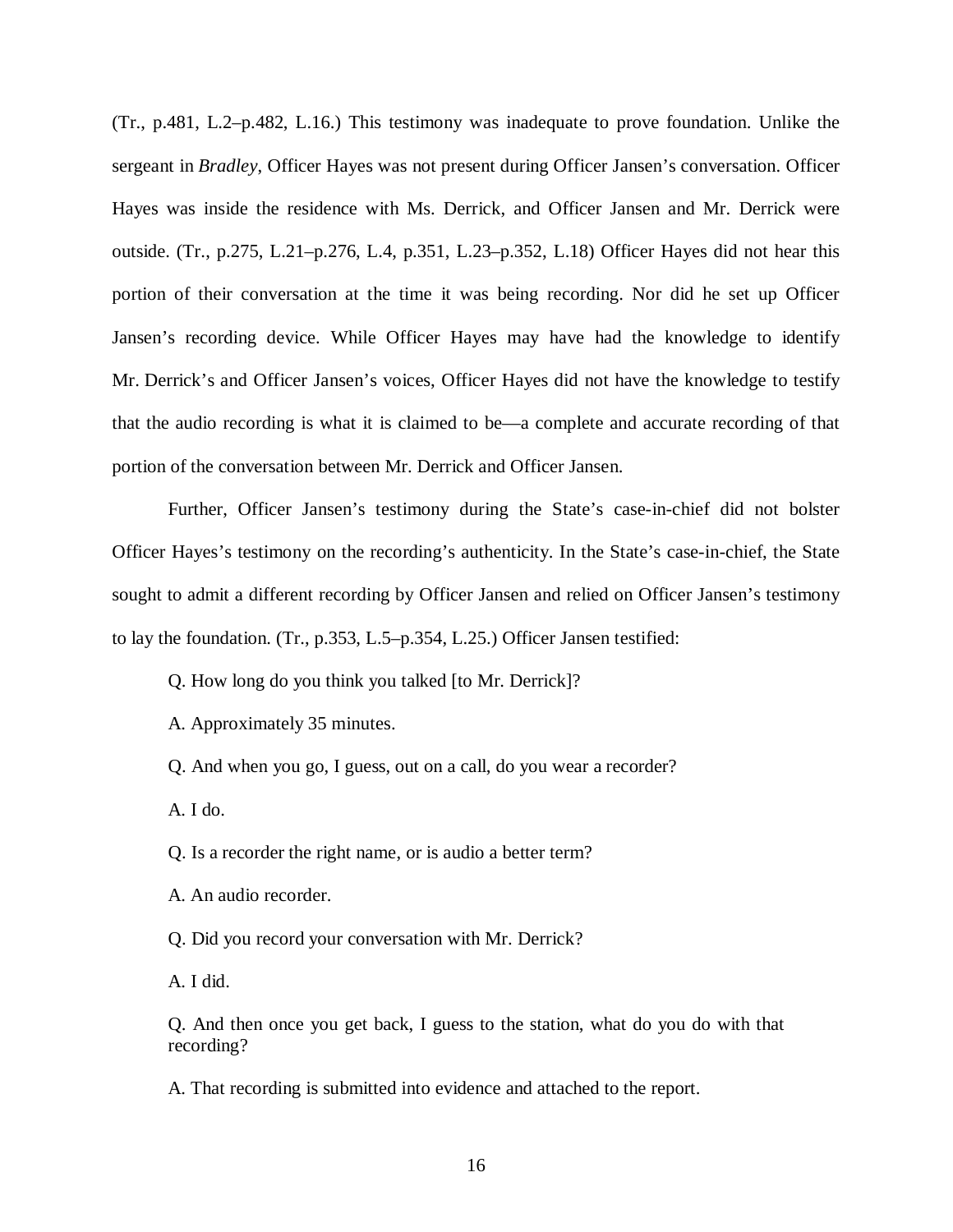Q. And did you do that in this case?

A. I did.

Q. I'm going to hand you what's been marked State's Exhibit 5. And is that exhibit marked by you, dated by you in any way?

A. Yes.

Q. And where is that?

A. I initialed and dated it on the back.

Q. And did you listen to that exhibit?

A. I did.

Q. And what is that a recording of?

A. It has two separate recordings from my contact with Mr. Derrick as well as a phone conversation between Mr. Derrick and his sister, actually.

Q. Okay. So in this recording, did you listen to it recently?

A. I did.

Q. And is it an adequate or accurate, I guess, recording of what you and Mr. Derrick talked about?

A. It is.

(Tr., p.353, L.5–p.354, L.14.) After this testimony, the State moved for admission of State's

Exhibit 5, and Mr. Derrick recognized "a proper foundation has been laid." (Tr., p.354, Ls.15–

21.) The district court admitted State's Exhibit 5. (Tr., p.354, Ls.24–25.) Officer Jansen then

testified:

Q. Is that audio 35 minutes long?

A. It is not.

Q. Is there -- why is it shorter, I guess I should ask?

A. It's been condensed to omit some of the --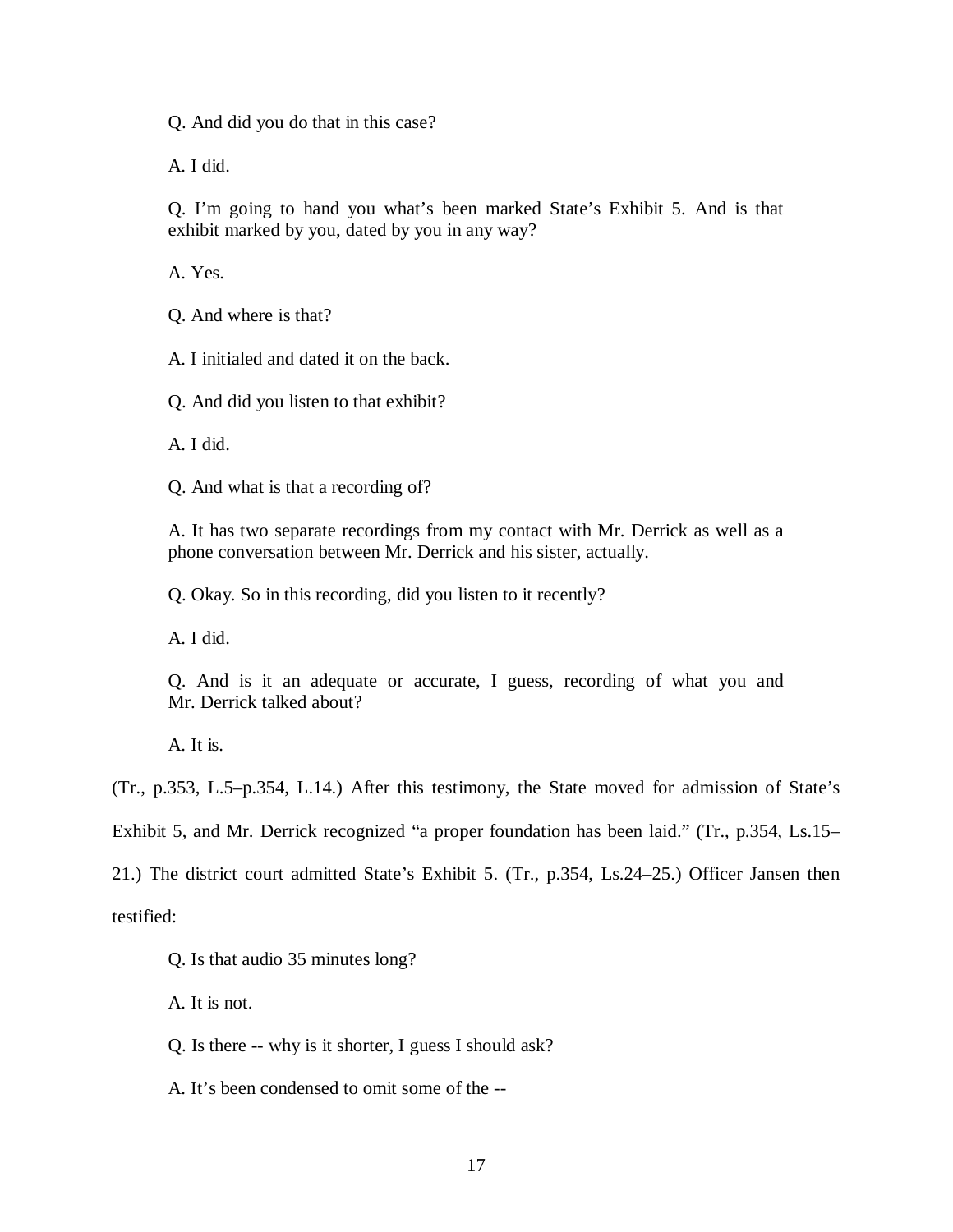Q. Was there, like dead space time?

A. Yeah.

Q. Things talking about cars and stuff like that?

A. Yes.

Q. Okay. But other than that, is it accurate as to the things relating to what happened on May 16th, 2016?

A. Yes.

(Tr., p.355, Ls.2–14.) Looking at Officer Jansen's testimony, it provided no evidence on his knowledge of the accuracy of State's Exhibit 9. His testimony went to the foundation for State's Exhibit 5 only, a different audio recording. In fact, when seeking to admit State's Exhibit 9, the State acknowledged the audio in State's Exhibit 9 was not included in any other recordings previously heard at trial. (Tr., p.483, L.s1–4.) The State explained that State's Exhibit 9 was "part of the extra stuff that was taken out, like the joking and talking about the weather and things like that." (Tr., p.483, Ls.6–8.) Thus, Officer Jansen's prior testimony does not support a finding that State's Exhibit 9 was what the State claimed it to be. Officer Jansen's testimony on his knowledge of the accuracy of Exhibit 5 does not establish a proper foundation for Exhibit 9.

The district court therefore abused its discretion by admitting State's Exhibit 9. The district court did not act consistently with the legal standards because the evidence was insufficient to lay a foundation of State's Exhibit 9 pursuant to I.R.E. 901. Likewise, the district court did not exercise reason in its decision because Officer Hayes did not possess any knowledge that the audio recording was what it was claimed to be since Officer Hayes did not set up Officer Jansen's recording device, was not present for the conversation, and did not hear the conversation. Finally, the State cannot meet its burden to show that this error was harmless. Credibility determinations were central to this case—R.B., Ms. Derrick, and the doctors provided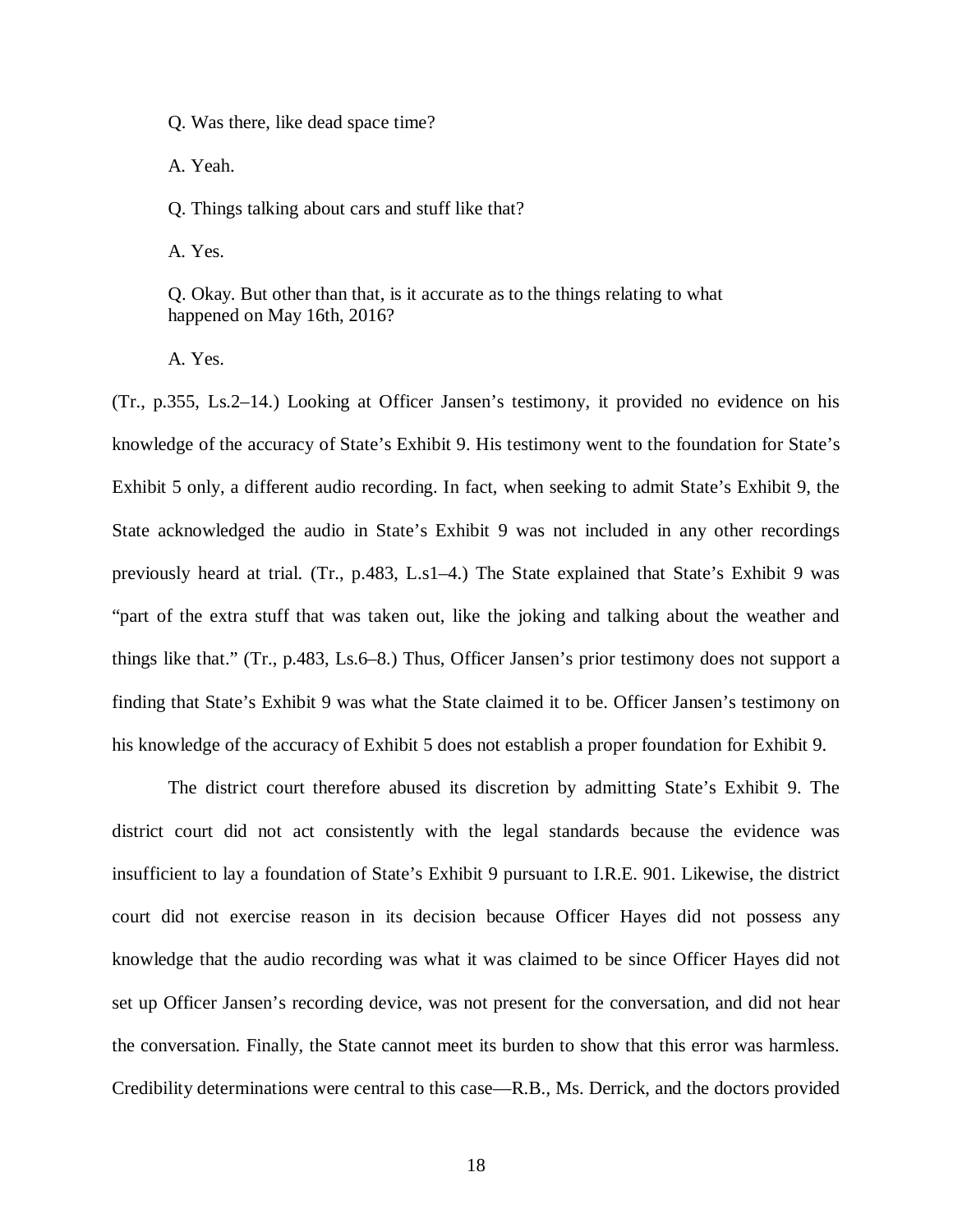testimony to support a finding that R.B. was punched by Mr. Derrick; Mr. Derrick denied punching R.B. The State's case depended on the jury believing its witnesses and disbelieving Mr. Derrick. To this end, the State's reasons for playing Exhibit 9 for the jury were to impeach Mr. Derrick and call into question his credibility. Therefore, the State cannot prove beyond a reasonable doubt the erroneous admission of evidence used to impeach Mr. Derrick did not contribute to the jury's verdict.

#### **CONCLUSION**

Based on prosecutorial misconduct or the evidentiary error, Mr. Derrick respectfully requests that this Court vacate the district court's judgment of conviction and remand this case for a new trial.

DATED this 16<sup>th</sup> day of November, 2017.

 $/s/$ 

JENNY C. SWINFORD Deputy State Appellate Public Defender